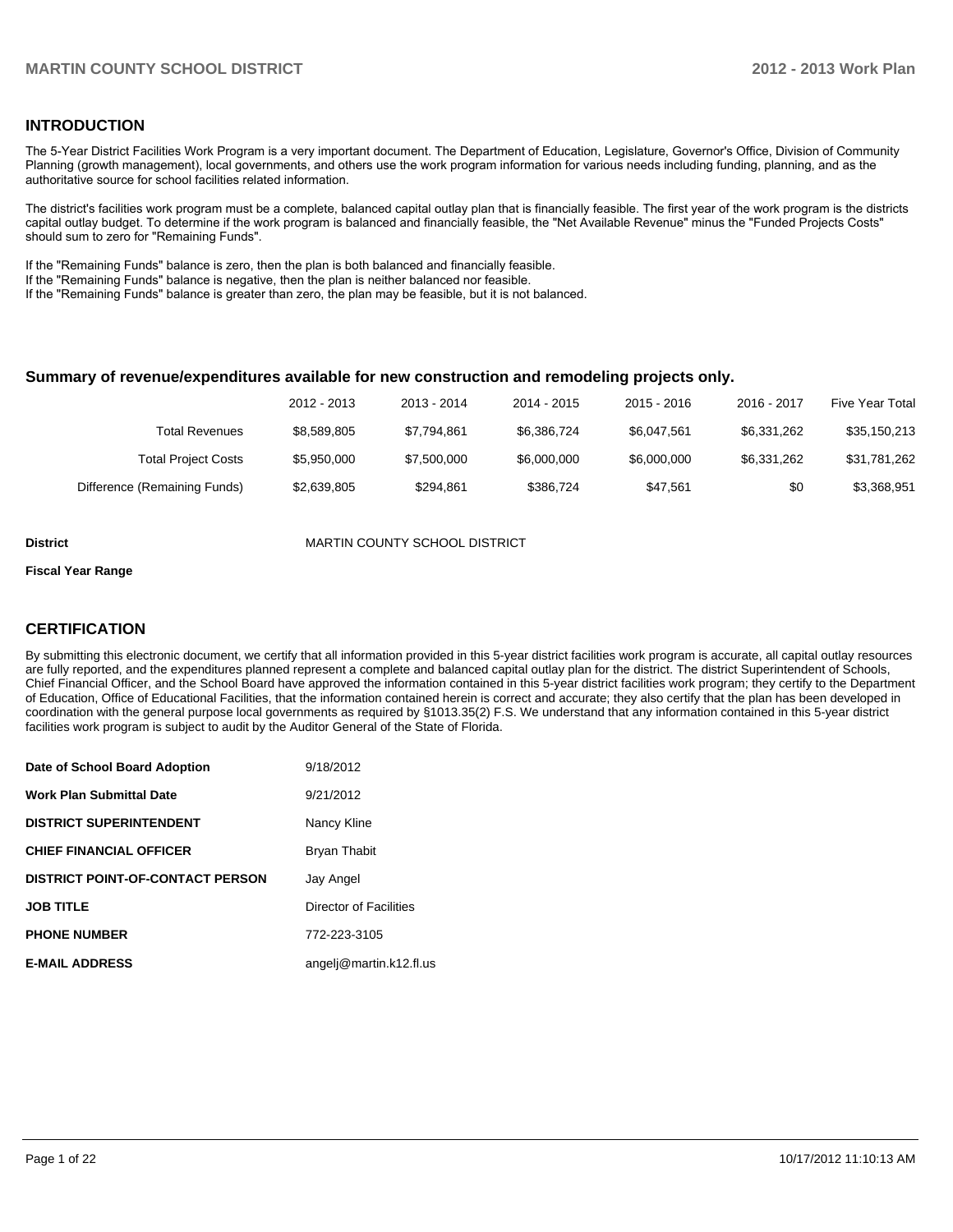# **Expenditures**

#### **Expenditure for Maintenance, Repair and Renovation from 1.50-Mills and PECO**

Annually, prior to the adoption of the district school budget, each school board must prepare a tentative district facilities work program that includes a schedule of major repair and renovation projects necessary to maintain the educational and ancillary facilities of the district.

|                | Item                                                                                                                                                                                                                                                                                                                                                                                                                                                                                                                                                                                                                                                                                                                                                                                                                                                                                                                                                                             | 2012 - 2013<br><b>Actual Budget</b> | 2013 - 2014<br>Projected | $2014 - 2015$<br>Projected | 2015 - 2016<br>Projected | 2016 - 2017<br>Projected | <b>Total</b> |
|----------------|----------------------------------------------------------------------------------------------------------------------------------------------------------------------------------------------------------------------------------------------------------------------------------------------------------------------------------------------------------------------------------------------------------------------------------------------------------------------------------------------------------------------------------------------------------------------------------------------------------------------------------------------------------------------------------------------------------------------------------------------------------------------------------------------------------------------------------------------------------------------------------------------------------------------------------------------------------------------------------|-------------------------------------|--------------------------|----------------------------|--------------------------|--------------------------|--------------|
| <b>HVAC</b>    |                                                                                                                                                                                                                                                                                                                                                                                                                                                                                                                                                                                                                                                                                                                                                                                                                                                                                                                                                                                  | \$1,000,000                         | \$1,000,000              | \$1,000,000                | \$1,000,000              | \$1,000,000              | \$5,000,000  |
|                | Locations: BESSEY CREEK ELEMENTARY. CHALLENGER SCHOOL. CITRUS GROVE ELEMENTARY. CRYSTAL LAKE ELEMENTARY. DR. DAVID<br>L. ANDERSON MIDDLE SCHOOL, ENVIRONMENTAL STUDIES CENTER, FELIX A WILLIAMS ELEMENTARY, HIDDEN OAKS MIDDLE,<br>HOBE SOUND ELEMENTARY, INDIANTOWN ADULT LEARNING CENTER, INDIANTOWN ADULT LEARNING CENTER ANNEX,<br>INDIANTOWN CHILD DEVELOPMENT CENTER (PERKINS), INDIANTOWN FAMILY LEARNING CENTER, INDIANTOWN MIDDLE, J D<br>PARKER SCHOOL OF SCIENCE, MATH, AND TECHNOLOGY, JENSEN BEACH ELEMENTARY, JENSEN BEACH HIGH SCHOOL, MARTIN<br>INSTRUCTIONAL CENTER, MARTIN SENIOR HIGH, MIGRANT PROGRAM, MURRAY MIDDLE, OPEN DOOR SCHOOL, PALM CITY<br>ELEMENTARY, PINEWOOD ELEMENTARY, PORT SALERNO ELEMENTARY (NEW), PORT SALERNO HEADSTART & PK CENTER,<br>SALERNO LEARNING CENTER, SEAWIND ELEMENTARY, SOUTH FORK SENIOR HIGH, SPECTRUM JUNIOR SENIOR HIGH, STUART<br>LEARNING CENTER, STUART MIDDLE, TRANSPORTATION SERVICES SECTION, WARFIELD ELEMENTARY |                                     |                          |                            |                          |                          |              |
| Flooring       |                                                                                                                                                                                                                                                                                                                                                                                                                                                                                                                                                                                                                                                                                                                                                                                                                                                                                                                                                                                  | \$250,000                           | \$250,000                | \$250,000                  | \$250,000                | \$250,000                | \$1,250,000  |
| Locations:     | BESSEY CREEK ELEMENTARY, CHALLENGER SCHOOL, CITRUS GROVE ELEMENTARY, CRYSTAL LAKE ELEMENTARY, DR. DAVID<br>L. ANDERSON MIDDLE SCHOOL, ENVIRONMENTAL STUDIES CENTER, FELIX A WILLIAMS ELEMENTARY, HIDDEN OAKS MIDDLE,<br>HOBE SOUND ELEMENTARY, INDIANTOWN ADULT LEARNING CENTER, INDIANTOWN ADULT LEARNING CENTER ANNEX,<br>INDIANTOWN CHILD DEVELOPMENT CENTER (PERKINS), INDIANTOWN FAMILY LEARNING CENTER, INDIANTOWN MIDDLE, J D<br>PARKER SCHOOL OF SCIENCE, MATH, AND TECHNOLOGY, JENSEN BEACH ELEMENTARY, JENSEN BEACH HIGH SCHOOL, MARTIN<br>INSTRUCTIONAL CENTER, MARTIN SENIOR HIGH, MIGRANT PROGRAM, MURRAY MIDDLE, OPEN DOOR SCHOOL, PALM CITY<br>ELEMENTARY, PINEWOOD ELEMENTARY, PORT SALERNO ELEMENTARY (NEW), PORT SALERNO HEADSTART & PK CENTER,<br>SALERNO LEARNING CENTER, SEAWIND ELEMENTARY, SOUTH FORK SENIOR HIGH, SPECTRUM JUNIOR SENIOR HIGH, STUART<br>LEARNING CENTER, STUART MIDDLE, TRANSPORTATION SERVICES SECTION, WARFIELD ELEMENTARY            |                                     |                          |                            |                          |                          |              |
| Roofing        |                                                                                                                                                                                                                                                                                                                                                                                                                                                                                                                                                                                                                                                                                                                                                                                                                                                                                                                                                                                  | \$750,000                           | \$250,000                | \$250,000                  | \$750,000                | \$750,000                | \$2,750,000  |
|                | Locations: BESSEY CREEK ELEMENTARY, CHALLENGER SCHOOL, CITRUS GROVE ELEMENTARY, CRYSTAL LAKE ELEMENTARY, DR. DAVID<br>L. ANDERSON MIDDLE SCHOOL, ENVIRONMENTAL STUDIES CENTER, FELIX A WILLIAMS ELEMENTARY, HIDDEN OAKS MIDDLE,<br>HOBE SOUND ELEMENTARY, INDIANTOWN ADULT LEARNING CENTER, INDIANTOWN ADULT LEARNING CENTER ANNEX,<br>INDIANTOWN CHILD DEVELOPMENT CENTER (PERKINS), INDIANTOWN FAMILY LEARNING CENTER, INDIANTOWN MIDDLE, J D<br>PARKER SCHOOL OF SCIENCE, MATH, AND TECHNOLOGY, JENSEN BEACH ELEMENTARY, JENSEN BEACH HIGH SCHOOL, MARTIN<br>INSTRUCTIONAL CENTER, MARTIN SENIOR HIGH, MIGRANT PROGRAM, MURRAY MIDDLE, OPEN DOOR SCHOOL, PALM CITY<br>ELEMENTARY, PINEWOOD ELEMENTARY, PORT SALERNO ELEMENTARY (NEW), PORT SALERNO HEADSTART & PK CENTER,<br>SALERNO LEARNING CENTER, SEAWIND ELEMENTARY, SOUTH FORK SENIOR HIGH, SPECTRUM JUNIOR SENIOR HIGH, STUART<br>LEARNING CENTER, STUART MIDDLE, TRANSPORTATION SERVICES SECTION, WARFIELD ELEMENTARY |                                     |                          |                            |                          |                          |              |
| Safety to Life |                                                                                                                                                                                                                                                                                                                                                                                                                                                                                                                                                                                                                                                                                                                                                                                                                                                                                                                                                                                  | \$100,000                           | \$100,000                | \$100,000                  | \$100,000                | \$100,000                | \$500,000    |
| Locations:     | BESSEY CREEK ELEMENTARY, CHALLENGER SCHOOL, CITRUS GROVE ELEMENTARY, CRYSTAL LAKE ELEMENTARY, DR. DAVID<br>L. ANDERSON MIDDLE SCHOOL, ENVIRONMENTAL STUDIES CENTER, FELIX A WILLIAMS ELEMENTARY, HIDDEN OAKS MIDDLE,<br>HOBE SOUND ELEMENTARY, INDIANTOWN ADULT LEARNING CENTER, INDIANTOWN ADULT LEARNING CENTER ANNEX,<br>INDIANTOWN CHILD DEVELOPMENT CENTER (PERKINS), INDIANTOWN FAMILY LEARNING CENTER, INDIANTOWN MIDDLE, J D<br>PARKER SCHOOL OF SCIENCE, MATH, AND TECHNOLOGY, JENSEN BEACH ELEMENTARY, JENSEN BEACH HIGH SCHOOL, MARTIN<br>INSTRUCTIONAL CENTER, MARTIN SENIOR HIGH, MIGRANT PROGRAM, MURRAY MIDDLE, OPEN DOOR SCHOOL, PALM CITY<br>ELEMENTARY, PINEWOOD ELEMENTARY, PORT SALERNO ELEMENTARY (NEW), PORT SALERNO HEADSTART & PK CENTER,<br>SALERNO LEARNING CENTER, SEAWIND ELEMENTARY, SOUTH FORK SENIOR HIGH, SPECTRUM JUNIOR SENIOR HIGH, STUART<br>LEARNING CENTER, STUART MIDDLE, TRANSPORTATION SERVICES SECTION, WARFIELD ELEMENTARY            |                                     |                          |                            |                          |                          |              |
| Fencing        |                                                                                                                                                                                                                                                                                                                                                                                                                                                                                                                                                                                                                                                                                                                                                                                                                                                                                                                                                                                  | \$150,000                           | \$150,000                | \$150,000                  | \$150,000                | \$150,000                | \$750,000    |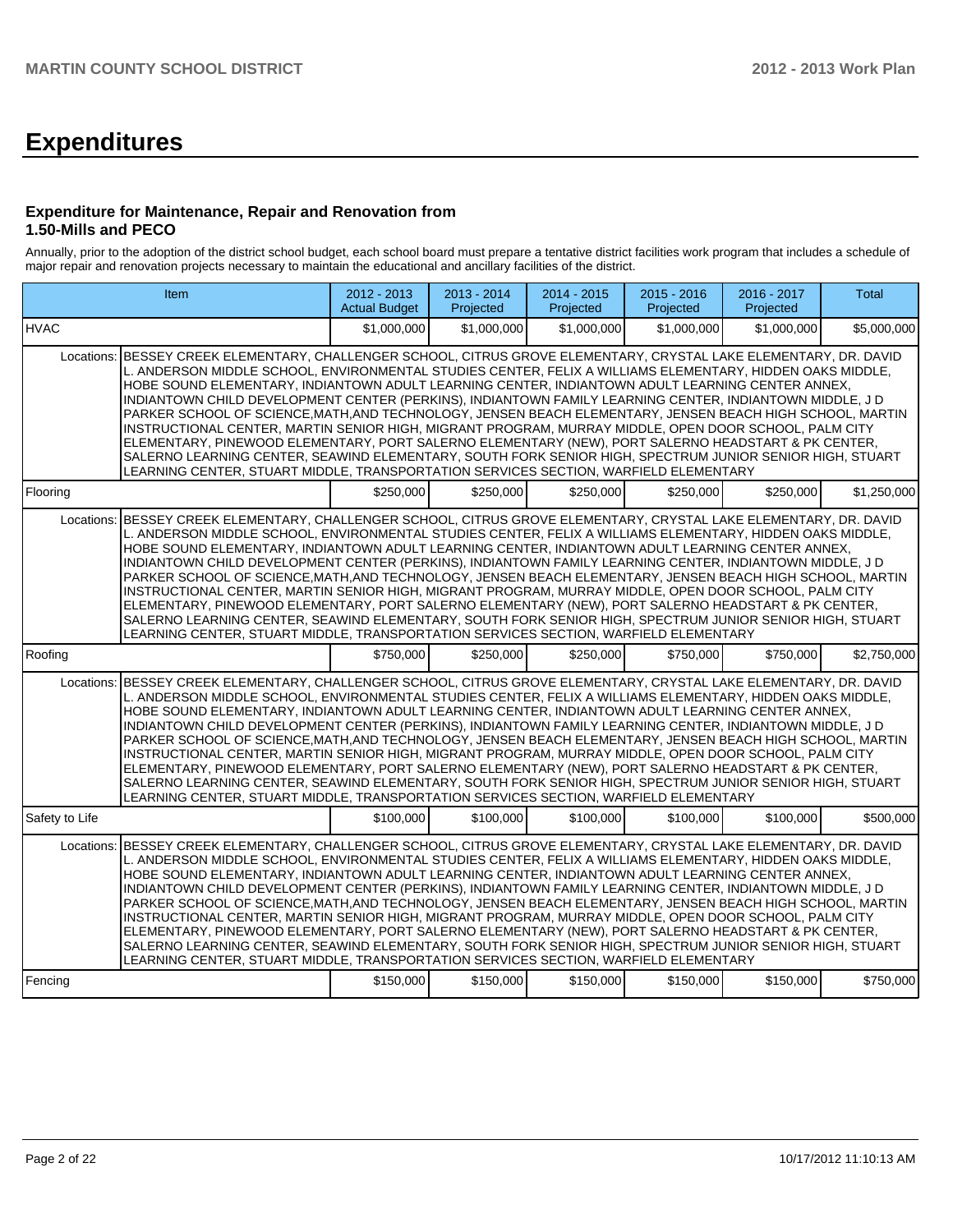|                                  | Locations: BESSEY CREEK ELEMENTARY, CHALLENGER SCHOOL, CITRUS GROVE ELEMENTARY, CRYSTAL LAKE ELEMENTARY, DR. DAVID<br>L. ANDERSON MIDDLE SCHOOL, ENVIRONMENTAL STUDIES CENTER, FELIX A WILLIAMS ELEMENTARY, HIDDEN OAKS MIDDLE,<br>HOBE SOUND ELEMENTARY, INDIANTOWN ADULT LEARNING CENTER, INDIANTOWN ADULT LEARNING CENTER ANNEX,<br>INDIANTOWN CHILD DEVELOPMENT CENTER (PERKINS), INDIANTOWN FAMILY LEARNING CENTER, INDIANTOWN MIDDLE, J D<br>PARKER SCHOOL OF SCIENCE, MATH, AND TECHNOLOGY, JENSEN BEACH ELEMENTARY, JENSEN BEACH HIGH SCHOOL, MARTIN<br>INSTRUCTIONAL CENTER, MARTIN SENIOR HIGH, MIGRANT PROGRAM, MURRAY MIDDLE, OPEN DOOR SCHOOL, PALM CITY<br>ELEMENTARY, PINEWOOD ELEMENTARY, PORT SALERNO ELEMENTARY (NEW), PORT SALERNO HEADSTART & PK CENTER,<br>SALERNO LEARNING CENTER, SEAWIND ELEMENTARY, SOUTH FORK SENIOR HIGH, SPECTRUM JUNIOR SENIOR HIGH, STUART<br>LEARNING CENTER, STUART MIDDLE, TRANSPORTATION SERVICES SECTION, WARFIELD ELEMENTARY |           |           |           |           |           |             |
|----------------------------------|----------------------------------------------------------------------------------------------------------------------------------------------------------------------------------------------------------------------------------------------------------------------------------------------------------------------------------------------------------------------------------------------------------------------------------------------------------------------------------------------------------------------------------------------------------------------------------------------------------------------------------------------------------------------------------------------------------------------------------------------------------------------------------------------------------------------------------------------------------------------------------------------------------------------------------------------------------------------------------|-----------|-----------|-----------|-----------|-----------|-------------|
| Parking                          |                                                                                                                                                                                                                                                                                                                                                                                                                                                                                                                                                                                                                                                                                                                                                                                                                                                                                                                                                                                  | \$50,000  | \$50,000  | \$50,000  | \$150,000 | \$150,000 | \$450,000   |
|                                  | Locations: BESSEY CREEK ELEMENTARY, CHALLENGER SCHOOL, CITRUS GROVE ELEMENTARY, CRYSTAL LAKE ELEMENTARY, DR. DAVID<br>L. ANDERSON MIDDLE SCHOOL, ENVIRONMENTAL STUDIES CENTER, FELIX A WILLIAMS ELEMENTARY, HIDDEN OAKS MIDDLE,<br>HOBE SOUND ELEMENTARY, INDIANTOWN ADULT LEARNING CENTER, INDIANTOWN ADULT LEARNING CENTER ANNEX,<br>INDIANTOWN CHILD DEVELOPMENT CENTER (PERKINS), INDIANTOWN FAMILY LEARNING CENTER, INDIANTOWN MIDDLE, J D<br>PARKER SCHOOL OF SCIENCE, MATH, AND TECHNOLOGY, JENSEN BEACH ELEMENTARY, JENSEN BEACH HIGH SCHOOL, MARTIN<br>INSTRUCTIONAL CENTER, MARTIN SENIOR HIGH, MIGRANT PROGRAM, MURRAY MIDDLE, OPEN DOOR SCHOOL, PALM CITY<br>ELEMENTARY, PINEWOOD ELEMENTARY, PORT SALERNO ELEMENTARY (NEW), PORT SALERNO HEADSTART & PK CENTER,<br>SALERNO LEARNING CENTER, SEAWIND ELEMENTARY, SOUTH FORK SENIOR HIGH, SPECTRUM JUNIOR SENIOR HIGH, STUART<br>LEARNING CENTER, STUART MIDDLE, TRANSPORTATION SERVICES SECTION, WARFIELD ELEMENTARY |           |           |           |           |           |             |
| Electrical                       |                                                                                                                                                                                                                                                                                                                                                                                                                                                                                                                                                                                                                                                                                                                                                                                                                                                                                                                                                                                  | \$300,000 | \$300,000 | \$300,000 | \$300,000 | \$300,000 | \$1,500,000 |
| Locations:                       | BESSEY CREEK ELEMENTARY, CHALLENGER SCHOOL, CITRUS GROVE ELEMENTARY, CRYSTAL LAKE ELEMENTARY, DR. DAVID<br>L. ANDERSON MIDDLE SCHOOL, ENVIRONMENTAL STUDIES CENTER, FELIX A WILLIAMS ELEMENTARY, HIDDEN OAKS MIDDLE,<br>HOBE SOUND ELEMENTARY, INDIANTOWN ADULT LEARNING CENTER, INDIANTOWN ADULT LEARNING CENTER ANNEX,<br>INDIANTOWN CHILD DEVELOPMENT CENTER (PERKINS), INDIANTOWN FAMILY LEARNING CENTER, INDIANTOWN MIDDLE, J D<br>PARKER SCHOOL OF SCIENCE, MATH, AND TECHNOLOGY, JENSEN BEACH ELEMENTARY, JENSEN BEACH HIGH SCHOOL, MARTIN<br>INSTRUCTIONAL CENTER, MARTIN SENIOR HIGH, MIGRANT PROGRAM, MURRAY MIDDLE, OPEN DOOR SCHOOL, PALM CITY<br>ELEMENTARY, PINEWOOD ELEMENTARY, PORT SALERNO ELEMENTARY (NEW), PORT SALERNO HEADSTART & PK CENTER,<br>SALERNO LEARNING CENTER, SEAWIND ELEMENTARY, SOUTH FORK SENIOR HIGH, SPECTRUM JUNIOR SENIOR HIGH, STUART<br>LEARNING CENTER, STUART MIDDLE, TRANSPORTATION SERVICES SECTION, WARFIELD ELEMENTARY            |           |           |           |           |           |             |
| Fire Alarm                       |                                                                                                                                                                                                                                                                                                                                                                                                                                                                                                                                                                                                                                                                                                                                                                                                                                                                                                                                                                                  | \$100,000 | \$100,000 | \$100,000 | \$100,000 | \$100,000 | \$500,000   |
|                                  | Locations: BESSEY CREEK ELEMENTARY, CHALLENGER SCHOOL, CITRUS GROVE ELEMENTARY, CRYSTAL LAKE ELEMENTARY, DR. DAVID<br>L. ANDERSON MIDDLE SCHOOL, ENVIRONMENTAL STUDIES CENTER, FELIX A WILLIAMS ELEMENTARY, HIDDEN OAKS MIDDLE,<br>HOBE SOUND ELEMENTARY, INDIANTOWN ADULT LEARNING CENTER, INDIANTOWN ADULT LEARNING CENTER ANNEX,<br>INDIANTOWN CHILD DEVELOPMENT CENTER (PERKINS), INDIANTOWN FAMILY LEARNING CENTER, INDIANTOWN MIDDLE, J D<br>PARKER SCHOOL OF SCIENCE, MATH, AND TECHNOLOGY, JENSEN BEACH ELEMENTARY, JENSEN BEACH HIGH SCHOOL, MARTIN<br>INSTRUCTIONAL CENTER, MARTIN SENIOR HIGH, MIGRANT PROGRAM, MURRAY MIDDLE, OPEN DOOR SCHOOL, PALM CITY<br>ELEMENTARY, PINEWOOD ELEMENTARY, PORT SALERNO ELEMENTARY (NEW), PORT SALERNO HEADSTART & PK CENTER,<br>SALERNO LEARNING CENTER, SEAWIND ELEMENTARY, SOUTH FORK SENIOR HIGH, SPECTRUM JUNIOR SENIOR HIGH, STUART<br>LEARNING CENTER, STUART MIDDLE, TRANSPORTATION SERVICES SECTION, WARFIELD ELEMENTARY |           |           |           |           |           |             |
| Telephone/Intercom System        |                                                                                                                                                                                                                                                                                                                                                                                                                                                                                                                                                                                                                                                                                                                                                                                                                                                                                                                                                                                  | \$112,000 | \$112,000 | \$112,000 | \$112,000 | \$112,000 | \$560,000   |
|                                  | Locations: BESSEY CREEK ELEMENTARY, CHALLENGER SCHOOL, CITRUS GROVE ELEMENTARY, CRYSTAL LAKE ELEMENTARY, DR. DAVID<br>L. ANDERSON MIDDLE SCHOOL, ENVIRONMENTAL STUDIES CENTER, FELIX A WILLIAMS ELEMENTARY, HIDDEN OAKS MIDDLE,<br>HOBE SOUND ELEMENTARY, INDIANTOWN ADULT LEARNING CENTER, INDIANTOWN ADULT LEARNING CENTER ANNEX,<br>INDIANTOWN CHILD DEVELOPMENT CENTER (PERKINS), INDIANTOWN FAMILY LEARNING CENTER, INDIANTOWN MIDDLE, J D<br>PARKER SCHOOL OF SCIENCE, MATH, AND TECHNOLOGY, JENSEN BEACH ELEMENTARY, JENSEN BEACH HIGH SCHOOL, MARTIN<br>INSTRUCTIONAL CENTER, MARTIN SENIOR HIGH, MIGRANT PROGRAM, MURRAY MIDDLE, OPEN DOOR SCHOOL, PALM CITY<br>ELEMENTARY, PINEWOOD ELEMENTARY, PORT SALERNO ELEMENTARY (NEW), PORT SALERNO HEADSTART & PK CENTER,<br>SALERNO LEARNING CENTER, SEAWIND ELEMENTARY, SOUTH FORK SENIOR HIGH, SPECTRUM JUNIOR SENIOR HIGH, STUART<br>LEARNING CENTER, STUART MIDDLE, TRANSPORTATION SERVICES SECTION, WARFIELD ELEMENTARY |           |           |           |           |           |             |
| <b>Closed Circuit Television</b> |                                                                                                                                                                                                                                                                                                                                                                                                                                                                                                                                                                                                                                                                                                                                                                                                                                                                                                                                                                                  | \$41.000  | \$41,000  | \$41.000  | \$41,000  | \$41,000  | \$205,000   |
|                                  | Locations: BESSEY CREEK ELEMENTARY, CHALLENGER SCHOOL, CITRUS GROVE ELEMENTARY, CRYSTAL LAKE ELEMENTARY, DR, DAVID<br>L. ANDERSON MIDDLE SCHOOL, ENVIRONMENTAL STUDIES CENTER, FELIX A WILLIAMS ELEMENTARY, HIDDEN OAKS MIDDLE,<br>HOBE SOUND ELEMENTARY, INDIANTOWN ADULT LEARNING CENTER, INDIANTOWN ADULT LEARNING CENTER ANNEX,<br>INDIANTOWN CHILD DEVELOPMENT CENTER (PERKINS), INDIANTOWN FAMILY LEARNING CENTER, INDIANTOWN MIDDLE, J D<br>PARKER SCHOOL OF SCIENCE, MATH, AND TECHNOLOGY, JENSEN BEACH ELEMENTARY, JENSEN BEACH HIGH SCHOOL, MARTIN<br>INSTRUCTIONAL CENTER, MARTIN SENIOR HIGH, MIGRANT PROGRAM, MURRAY MIDDLE, OPEN DOOR SCHOOL, PALM CITY<br>ELEMENTARY, PINEWOOD ELEMENTARY, PORT SALERNO ELEMENTARY (NEW), PORT SALERNO HEADSTART & PK CENTER,<br>SALERNO LEARNING CENTER, SEAWIND ELEMENTARY, SOUTH FORK SENIOR HIGH, SPECTRUM JUNIOR SENIOR HIGH, STUART<br>LEARNING CENTER, STUART MIDDLE, TRANSPORTATION SERVICES SECTION, WARFIELD ELEMENTARY |           |           |           |           |           |             |
| Paint                            |                                                                                                                                                                                                                                                                                                                                                                                                                                                                                                                                                                                                                                                                                                                                                                                                                                                                                                                                                                                  | \$250,000 | \$250,000 | \$250,000 | \$250,000 | \$250,000 | \$1,250,000 |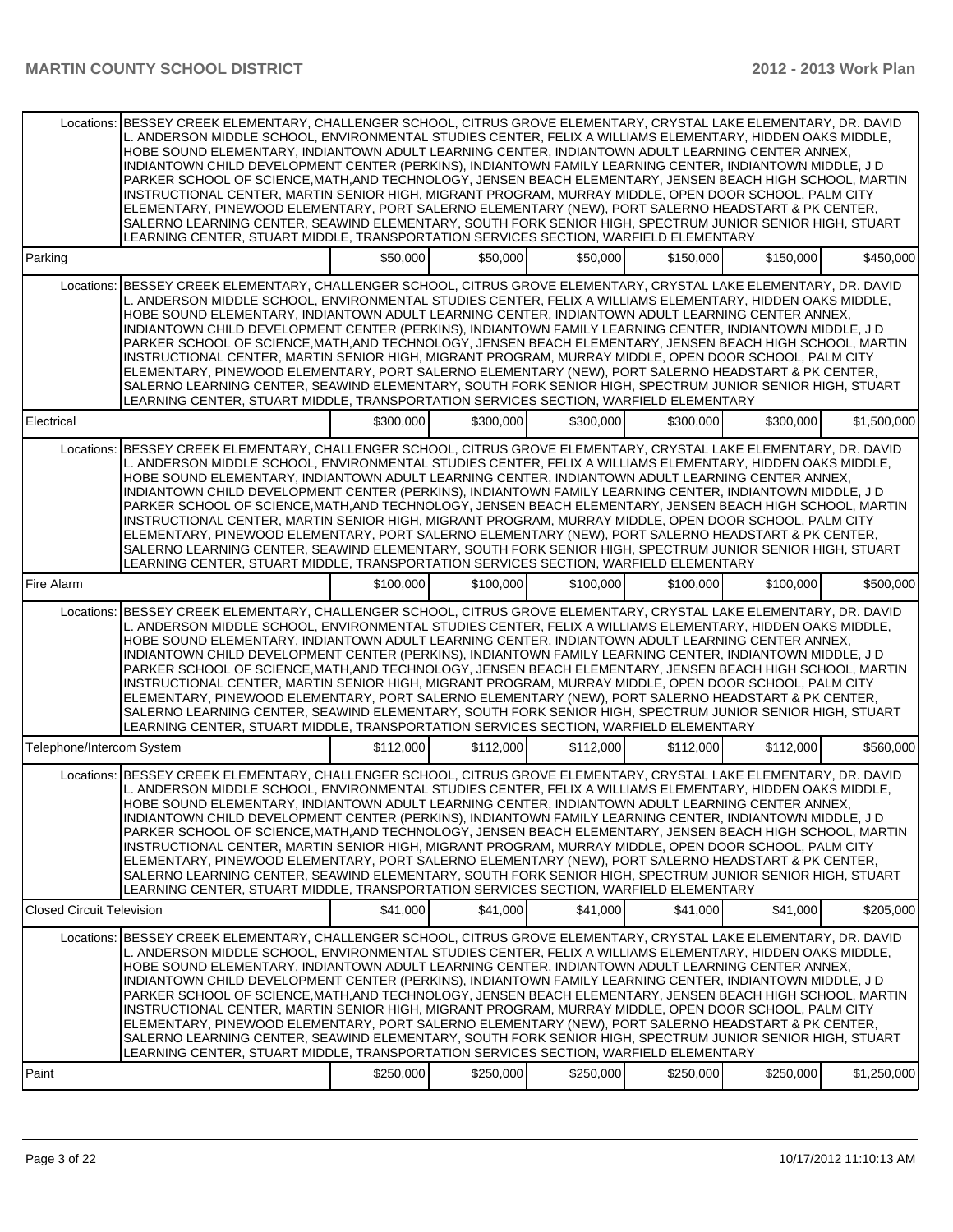|                    | Locations:  BESSEY CREEK ELEMENTARY, CHALLENGER SCHOOL, CITRUS GROVE ELEMENTARY, CRYSTAL LAKE ELEMENTARY, DR. DAVID<br>L. ANDERSON MIDDLE SCHOOL, ENVIRONMENTAL STUDIES CENTER, FELIX A WILLIAMS ELEMENTARY, HIDDEN OAKS MIDDLE,<br>HOBE SOUND ELEMENTARY, INDIANTOWN ADULT LEARNING CENTER, INDIANTOWN ADULT LEARNING CENTER ANNEX,<br>INDIANTOWN CHILD DEVELOPMENT CENTER (PERKINS), INDIANTOWN FAMILY LEARNING CENTER, INDIANTOWN MIDDLE, J D<br>PARKER SCHOOL OF SCIENCE.MATH, AND TECHNOLOGY, JENSEN BEACH ELEMENTARY, JENSEN BEACH HIGH SCHOOL, MARTIN<br>INSTRUCTIONAL CENTER, MARTIN SENIOR HIGH, MIGRANT PROGRAM, MURRAY MIDDLE, OPEN DOOR SCHOOL, PALM CITY<br>ELEMENTARY, PINEWOOD ELEMENTARY, PORT SALERNO ELEMENTARY (NEW), PORT SALERNO HEADSTART & PK CENTER,<br>SALERNO LEARNING CENTER, SEAWIND ELEMENTARY, SOUTH FORK SENIOR HIGH, SPECTRUM JUNIOR SENIOR HIGH, STUART<br>LEARNING CENTER, STUART MIDDLE, TRANSPORTATION SERVICES SECTION, WARFIELD ELEMENTARY  |             |             |             |             |             |              |
|--------------------|-----------------------------------------------------------------------------------------------------------------------------------------------------------------------------------------------------------------------------------------------------------------------------------------------------------------------------------------------------------------------------------------------------------------------------------------------------------------------------------------------------------------------------------------------------------------------------------------------------------------------------------------------------------------------------------------------------------------------------------------------------------------------------------------------------------------------------------------------------------------------------------------------------------------------------------------------------------------------------------|-------------|-------------|-------------|-------------|-------------|--------------|
| Maintenance/Repair |                                                                                                                                                                                                                                                                                                                                                                                                                                                                                                                                                                                                                                                                                                                                                                                                                                                                                                                                                                                   | \$500,000   | \$750,000   | \$750,000   | \$1,000,000 | \$1,000,000 | \$4,000,000  |
|                    | Locations:  BESSEY CREEK ELEMENTARY, CHALLENGER SCHOOL, CITRUS GROVE ELEMENTARY, CRYSTAL LAKE ELEMENTARY, DR. DAVID<br>L. ANDERSON MIDDLE SCHOOL, ENVIRONMENTAL STUDIES CENTER, FELIX A WILLIAMS ELEMENTARY, HIDDEN OAKS MIDDLE,<br>HOBE SOUND ELEMENTARY, INDIANTOWN ADULT LEARNING CENTER, INDIANTOWN ADULT LEARNING CENTER ANNEX,<br>INDIANTOWN CHILD DEVELOPMENT CENTER (PERKINS), INDIANTOWN FAMILY LEARNING CENTER, INDIANTOWN MIDDLE, J D<br>PARKER SCHOOL OF SCIENCE, MATH, AND TECHNOLOGY, JENSEN BEACH ELEMENTARY, JENSEN BEACH HIGH SCHOOL, MARTIN<br>INSTRUCTIONAL CENTER, MARTIN SENIOR HIGH, MIGRANT PROGRAM, MURRAY MIDDLE, OPEN DOOR SCHOOL, PALM CITY<br>ELEMENTARY, PINEWOOD ELEMENTARY, PORT SALERNO ELEMENTARY (NEW), PORT SALERNO HEADSTART & PK CENTER,<br>SALERNO LEARNING CENTER, SEAWIND ELEMENTARY, SOUTH FORK SENIOR HIGH, SPECTRUM JUNIOR SENIOR HIGH, STUART<br>LEARNING CENTER, STUART MIDDLE, TRANSPORTATION SERVICES SECTION, WARFIELD ELEMENTARY |             |             |             |             |             |              |
|                    | Sub Total: I                                                                                                                                                                                                                                                                                                                                                                                                                                                                                                                                                                                                                                                                                                                                                                                                                                                                                                                                                                      | \$3,603,000 | \$3,353,000 | \$3,353,000 | \$4,203,000 | \$4,203,000 | \$18,715,000 |

| <b>IPECO</b><br>) Maintenance Expenditures | \$0         | \$0         | \$0         | \$0         | ሶስ<br>υU    | \$0          |
|--------------------------------------------|-------------|-------------|-------------|-------------|-------------|--------------|
| 1.50 Mill Sub Total: I                     | \$3,603,000 | \$3,353,000 | \$3,353,000 | \$4,203,000 | \$4.203.000 | \$18,715,000 |

No items have been specified.

| Total:<br>\$3.353.000<br>.5.000<br>\$3.353,000<br>\$4.203.000<br>\$18,715<br>\$3,603,000<br>.203.000 l<br>- 54. |
|-----------------------------------------------------------------------------------------------------------------|
|-----------------------------------------------------------------------------------------------------------------|

## **Local 1.50 Mill Expenditure For Maintenance, Repair and Renovation**

Anticipated expenditures expected from local funding sources over the years covered by the current work plan.

| <b>Item</b>                               | $2012 - 2013$<br><b>Actual Budget</b> | 2013 - 2014<br>Projected | $2014 - 2015$<br>Projected | $2015 - 2016$<br>Projected | 2016 - 2017<br>Projected | Total        |
|-------------------------------------------|---------------------------------------|--------------------------|----------------------------|----------------------------|--------------------------|--------------|
| Remaining Maint and Repair from 1.5 Mills | \$3,603,000                           | \$3,353,000              | \$3,353,000                | \$4,203,000                | \$4,203,000              | \$18,715,000 |
| Maintenance/Repair Salaries               | \$3,199,934                           | \$3,242,931              | \$3,242,931                | \$3,242,931                | \$3,242,931              | \$16,171,658 |
| <b>School Bus Purchases</b>               | \$1,000,000                           | \$500,000                | \$200,000                  | \$500,000                  | \$500,000                | \$2,700,000  |
| <b>Other Vehicle Purchases</b>            | \$100,000                             | \$50,000                 | \$100,000                  | \$50,000                   | \$100,000                | \$400,000    |
| Capital Outlay Equipment                  | \$820,864                             | \$900,000                | \$900,000                  | \$900,000                  | \$900,000                | \$4,420,864  |
| Rent/Lease Payments                       | \$340,000                             | \$300,000                | \$300,000                  | \$300,000                  | \$300,000                | \$1,540,000  |
| <b>COP Debt Service</b>                   | \$2,722,891                           | \$2,720,191              | \$2,721,224                | \$2,721,224                | \$2,721,224              | \$13,606,754 |
| Rent/Lease Relocatables                   | \$50,000                              | \$50,000                 | \$50,000                   | \$50,000                   | \$50,000                 | \$250,000    |
| <b>Environmental Problems</b>             | \$0                                   | \$0                      | \$0                        | \$0                        | \$0                      | \$0          |
| s.1011.14 Debt Service                    | \$0                                   | \$0                      | \$0                        | \$0                        | \$0                      | \$0          |
| Special Facilities Construction Account   | \$0                                   | \$0                      | \$0                        | \$0                        | \$0                      | \$0          |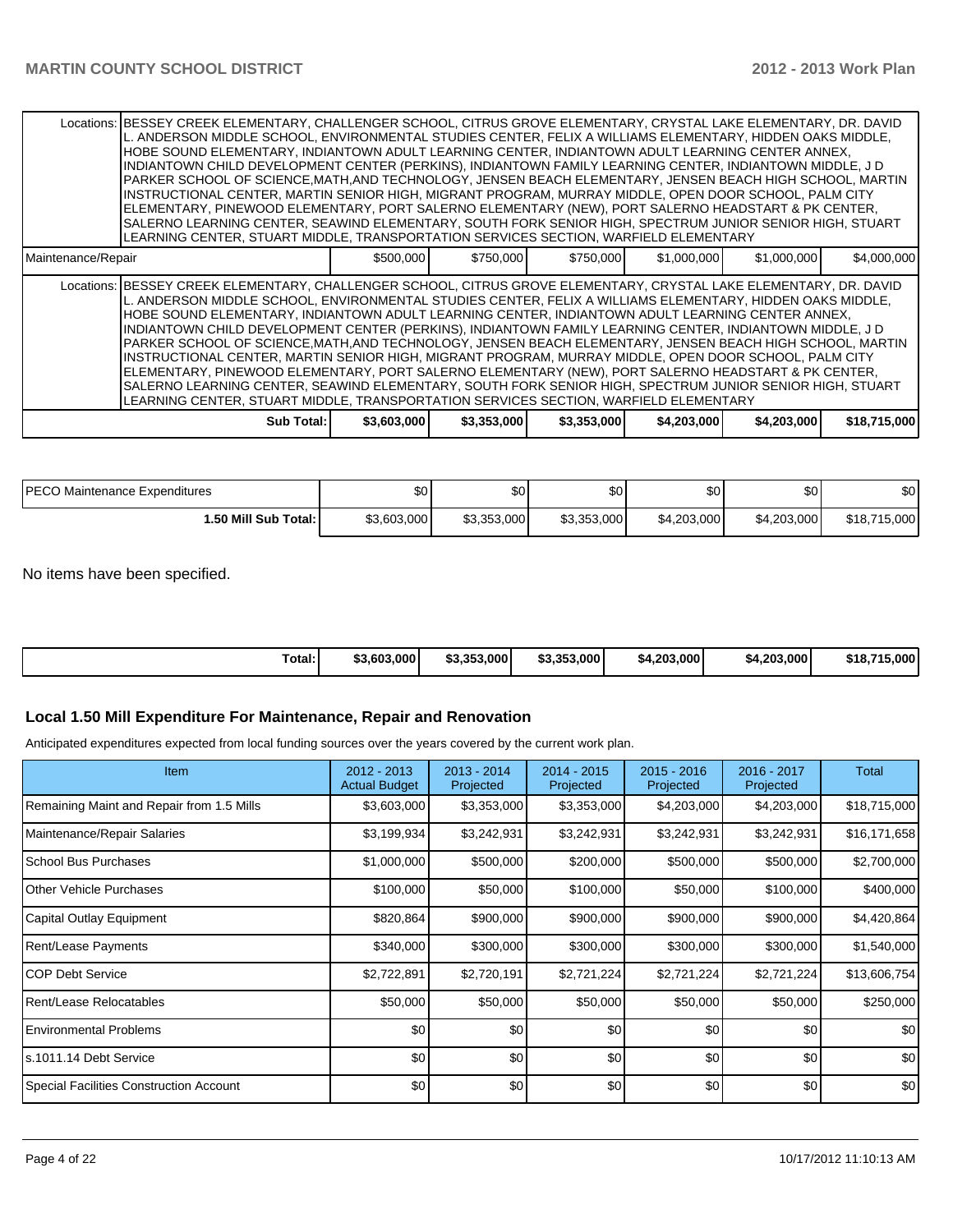## **MARTIN COUNTY SCHOOL DISTRICT 2012 - 2013 Work Plan**

| Premiums for Property Casualty Insurance - 1011.71<br>(4a,b) | \$0          | \$0          | \$0          | \$0          | \$0          | \$0           |
|--------------------------------------------------------------|--------------|--------------|--------------|--------------|--------------|---------------|
| Qualified School Construction Bonds (QSCB)                   | \$0          | \$0          | \$0          | \$0          | \$0          | \$0           |
| Qualified Zone Academy Bonds (QZAB)                          | \$0          | \$0          | \$0          | \$0          | \$0          | \$0           |
| C/W PLAYGROUNDS (0552)                                       | \$100,000    | \$100,000    | \$100,000    | \$100,000    | \$100,000    | \$500,000     |
| CAREER/VOCATIONAL CAPITAL PROJ (3009)                        | \$100,000    | \$100,000    | \$100,000    | \$100,000    | \$100,000    | \$500,000     |
| C/W PLUMBING (0553)                                          | \$200,000    | \$200,000    | \$200,000    | \$200,000    | \$200,000    | \$1,000,000   |
| C/W REFINISH GYM FLOORS (0544)                               | \$75,000     | \$75,000     | \$75,000     | \$100,000    | \$100,000    | \$425,000     |
| C/W ADA COMPLIANCE (0339)                                    | \$100,000    | \$100,000    | \$100,000    | \$100,000    | \$100,000    | \$500,000     |
| CAPITAL TRANSFER (3231)                                      | \$2,667,583  | \$2,667,583  | \$2,667,583  | \$2,667,583  | \$2,667,583  | \$13,337,915  |
| C/W VEGETATION REMOVAL (0519)                                | \$50,000     | \$50,000     | \$50,000     | \$50,000     | \$50,000     | \$250,000     |
| C/W BLEACHER REPAIR/REPL (0548)                              | \$100,000    | \$100,000    | \$100,000    | \$100,000    | \$100,000    | \$500,000     |
| C/W CUSTODIAL/MAINT EQUIP (0538)                             | \$150,000    | \$150,000    | \$150,000    | \$150,000    | \$150,000    | \$750,000     |
| PORTABLE RELOCATION/REMOVAL PROJECT<br>(3008)                | \$50,000     | \$50,000     | \$50,000     | \$50,000     | \$50,000     | \$250,000     |
| C/W OTHER FACILITY NEEDS (0560)                              | \$150,000    | \$150,000    | \$150,000    | \$150,000    | \$150,000    | \$750,000     |
| <b>C/W TECHNOLOGY PROJECTS</b>                               | \$4,347,000  | \$4,847,000  | \$4,847,000  | \$4,847,000  | \$5,047,000  | \$23,935,000  |
| C/W PROF. SERV. (0557)                                       | \$200,000    | \$200,000    | \$200,000    | \$300,000    | \$300,000    | \$1,200,000   |
| C/W ATHLETIC FIELDS NEW/UPGRADES (0543)                      | \$225,000    | \$225,000    | \$225,000    | \$225,000    | \$225,000    | \$1,125,000   |
| C/W PROPERTY DAMAGE (0541)                                   | \$25,000     | \$25,000     | \$25,000     | \$25,000     | \$25,000     | \$125,000     |
| <b>C/W ENERGY MGMT</b>                                       | \$250,000    | \$250,000    | \$250,000    | \$250,000    | \$250,000    | \$1,250,000   |
| C/W CODE COMPLIANCE (0539)                                   | \$50,000     | \$50,000     | \$50,000     | \$50,000     | \$50,000     | \$250,000     |
| C/W SECURITY PROG. (0528)                                    | \$100,000    | \$100,000    | \$100,000    | \$150,000    | \$150,000    | \$600,000     |
| C/W ATHLETIC FIELDS REPAIR/REPL (0542)                       | \$150,000    | \$150,000    | \$150,000    | \$150,000    | \$150,000    | \$750,000     |
| C/W GROUNDS (0551)                                           | \$100,000    | \$100,000    | \$100,000    | \$100,000    | \$100,000    | \$500,000     |
| ESE EQUIPMENT (PROJ 0590)                                    | \$100,000    | \$100,000    | \$100,000    | \$100,000    | \$100,000    | \$500,000     |
| CAPITAL TRSFR PYMT PROPERTY INS                              | \$1,732,805  | \$1,775,983  | \$1,775,983  | \$1,775,983  | \$1,775,983  | \$8,836,737   |
| <b>CW SITE IMPROVEMENTS</b>                                  | \$250,000    | \$250,000    | \$250,000    | \$250,000    | \$250,000    | \$1,250,000   |
| <b>Local Expenditure Totals:</b>                             | \$23,109,077 | \$22,931,688 | \$22,682,721 | \$23,957,721 | \$24,207,721 | \$116,888,928 |

# **Revenue**

## **1.50 Mill Revenue Source**

Schedule of Estimated Capital Outlay Revenue from each currently approved source which is estimated to be available for expenditures on the projects included in the tentative district facilities work program. All amounts are NET after considering carryover balances, interest earned, new COP's, 1011.14 and 1011.15 loans, etc. Districts cannot use 1.5-Mill funds for salaries except for those explicitly associated with maintenance/repair projects. (1011.71 (5), F.S.)

| Item                                           | Fund | $2012 - 2013$<br><b>Actual Value</b> | $2013 - 2014$<br>Projected | 2014 - 2015<br>Projected | $2015 - 2016$<br>Projected | 2016 - 2017<br>Projected | Total            |
|------------------------------------------------|------|--------------------------------------|----------------------------|--------------------------|----------------------------|--------------------------|------------------|
| (1) Non-exempt property<br>lassessed valuation |      | \$17.939.446.382                     | \$18.387.932.542           | \$18.847.630.855         | \$19.413.059.781           | \$19.995.451.574         | \$94,583,521,134 |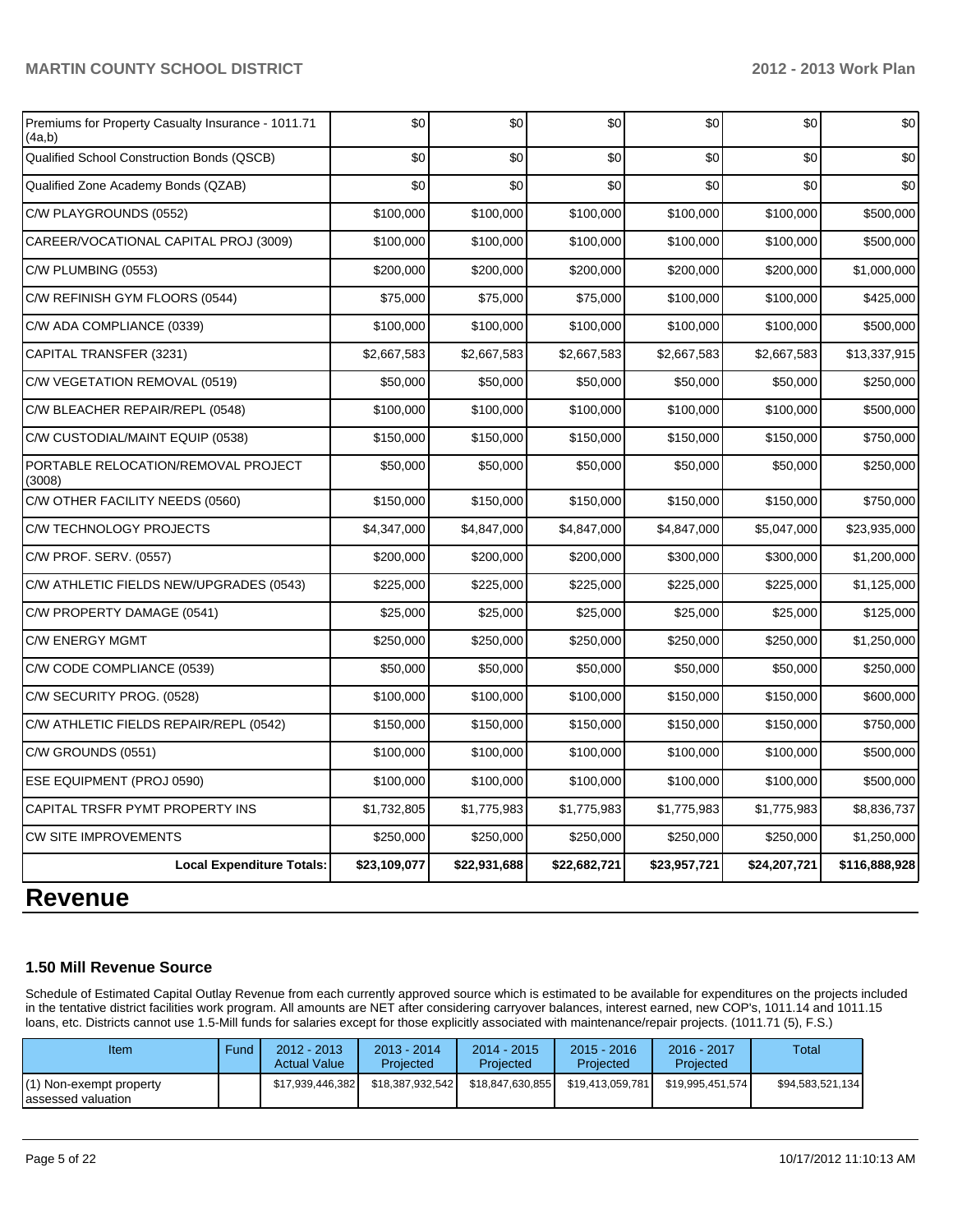| (2) The Millege projected for<br>discretionary capital outlay per<br>s.1011.71    |     | 1.50         | .50 <sub>1</sub> | 1.50         | 1.50         | 1.50         |               |
|-----------------------------------------------------------------------------------|-----|--------------|------------------|--------------|--------------|--------------|---------------|
| (3) Full value of the 1.50-Mill<br>discretionary capital outlay per<br>ls.1011.71 |     | \$30,138,270 | \$30,891,727     | \$31,664,020 | \$32.613.940 | \$33,592,359 | \$158,900,316 |
| (4) Value of the portion of the 1.50<br>-Mill ACTUALLY levied                     | 370 | \$25,832,803 | \$26.478.623     | \$27,140,588 | \$27.954.806 | \$28,793,450 | \$136,200,270 |
| $(5)$ Difference of lines (3) and (4)                                             |     | \$4,305,467  | \$4,413,104      | \$4,523,432  | \$4,659,134  | \$4,798,909  | \$22,700,046  |

## **PECO Revenue Source**

The figure in the row designated "PECO Maintenance" will be subtracted from funds available for new construction because PECO maintenance dollars cannot be used for new construction.

| <b>Item</b>                          | Fund | $2012 - 2013$<br><b>Actual Budget</b> | $2013 - 2014$<br>Projected | $2014 - 2015$<br>Projected | $2015 - 2016$<br>Projected | $2016 - 2017$<br>Projected | Total            |
|--------------------------------------|------|---------------------------------------|----------------------------|----------------------------|----------------------------|----------------------------|------------------|
| <b>IPECO New Construction</b>        | 340  | \$0                                   | \$0                        | \$0                        | \$0                        | \$0                        | \$0 <sub>1</sub> |
| <b>PECO Maintenance Expenditures</b> |      | \$0                                   | \$0                        | \$0                        | \$0                        | \$0                        | \$0 <sub>1</sub> |
|                                      |      | \$0 I                                 | \$0                        | \$0                        | \$0                        | \$0                        | \$0              |

#### **CO & DS Revenue Source**

Revenue from Capital Outlay and Debt Service funds.

| Item                                              | Fund | $2012 - 2013$<br><b>Actual Budget</b> | $2013 - 2014$<br>Projected | $2014 - 2015$<br>Projected | $2015 - 2016$<br>Projected | $2016 - 2017$<br>Projected | Total       |
|---------------------------------------------------|------|---------------------------------------|----------------------------|----------------------------|----------------------------|----------------------------|-------------|
| CO & DS Cash Flow-through<br><b>I</b> Distributed | 360  | \$515,031                             | \$515.031                  | \$515.031                  | \$515.031                  | \$515.031                  | \$2,575,155 |
| ICO & DS Interest on<br>Undistributed CO          | 360  | \$7,163                               | \$7,163                    | \$7,163                    | \$7.163                    | \$7,163                    | \$35,815    |
|                                                   |      | \$522,194                             | \$522.194                  | \$522.194                  | \$522.194]                 | \$522.194]                 | \$2,610,970 |

#### **Fair Share Revenue Source**

Nothing reported for this section. All legally binding commitments for proportionate fair-share mitigation for impacts on public school facilities must be included in the 5-year district work program.

#### **Sales Surtax Referendum**

Specific information about any referendum for a 1-cent or ½-cent surtax referendum during the previous year.

**Did the school district hold a surtax referendum during the past fiscal year 2011 - 2012?**

No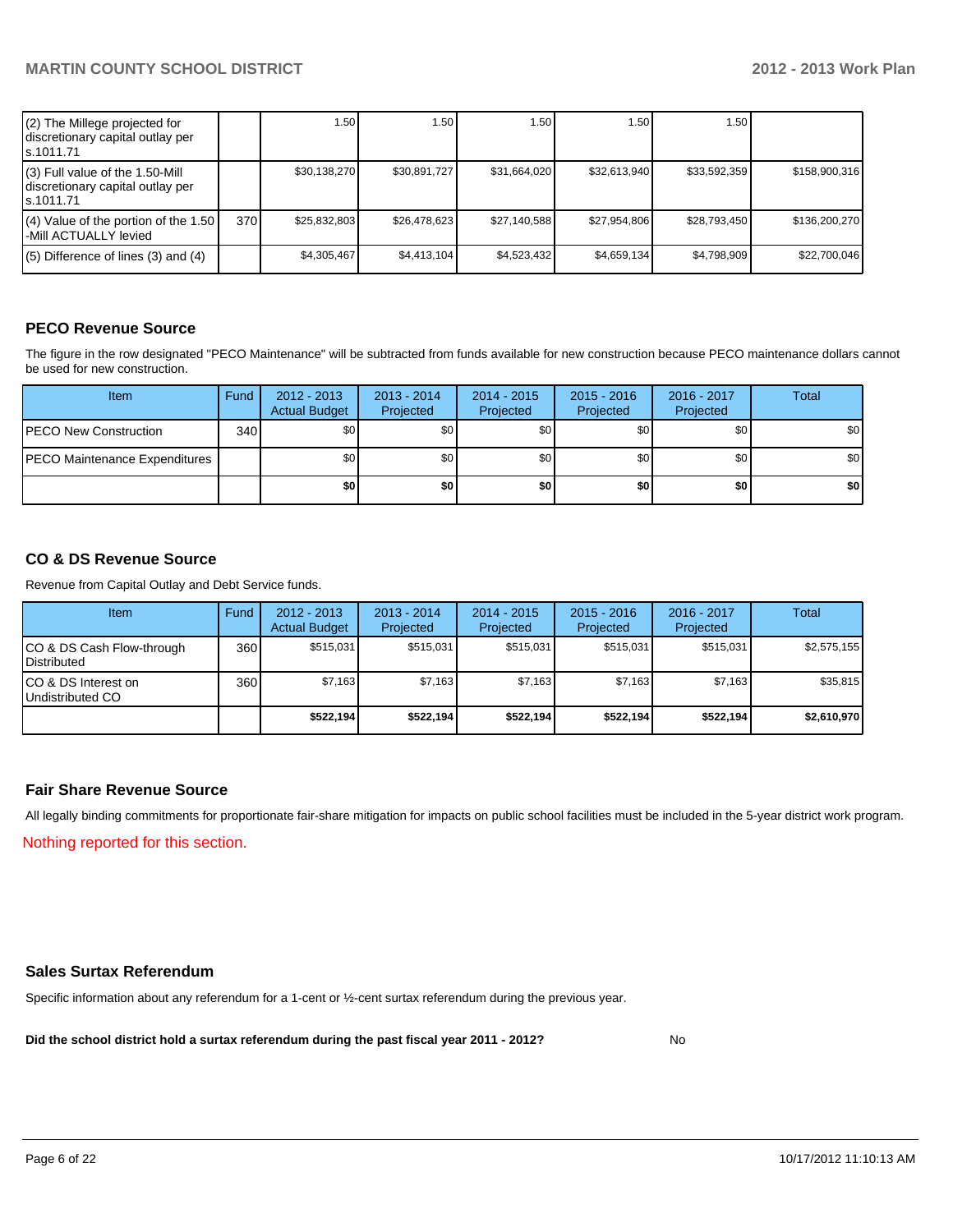#### **Additional Revenue Source**

Any additional revenue sources

| Item                                                                                                                      | 2012 - 2013<br><b>Actual Value</b> | 2013 - 2014<br>Projected | 2014 - 2015<br>Projected | 2015 - 2016<br>Projected | 2016 - 2017<br>Projected | <b>Total</b> |
|---------------------------------------------------------------------------------------------------------------------------|------------------------------------|--------------------------|--------------------------|--------------------------|--------------------------|--------------|
| Proceeds from a s.1011.14/15 F.S. Loans                                                                                   | \$0                                | \$0                      | \$0                      | \$0                      | \$0                      | \$0          |
| District Bonds - Voted local bond<br>referendum proceeds per s.9, Art VII<br><b>State Constitution</b>                    | \$0                                | \$0                      | \$0                      | \$0                      | \$0                      | \$0          |
| Proceeds from Special Act Bonds                                                                                           | \$0                                | \$0                      | \$0                      | \$0                      | \$0                      | \$0          |
| Estimated Revenue from CO & DS Bond<br>Sale                                                                               | \$0                                | \$0                      | \$0                      | \$0                      | \$0                      | \$0          |
| Proceeds from Voted Capital<br>Improvements millage                                                                       | \$0                                | \$0                      | \$0                      | \$0                      | \$0                      | \$0          |
| Other Revenue for Other Capital Projects                                                                                  | \$28,000                           | \$28,000                 | \$28,000                 | \$28,000                 | \$28,000                 | \$140,000    |
| Proceeds from 1/2 cent sales surtax<br>authorized by school board                                                         | \$0                                | \$0                      | \$0                      | \$0                      | \$0                      | \$0          |
| Proceeds from local governmental<br>infrastructure sales surtax                                                           | \$0                                | \$0                      | \$0                      | \$0                      | \$0                      | \$0          |
| Proceeds from Certificates of<br>Participation (COP's) Sale                                                               | \$0                                | \$0                      | \$0                      | \$0                      | \$0                      | \$0          |
| Classrooms First Bond proceeds amount<br>authorized in FY 1997-98                                                         | \$0                                | \$0                      | \$0                      | \$0                      | \$0                      | \$0          |
| Classrooms for Kids                                                                                                       | \$0                                | \$0                      | \$0                      | \$0                      | \$0                      | \$0          |
| <b>District Equity Recognition</b>                                                                                        | \$0                                | \$0                      | \$0                      | \$0                      | \$0                      | \$0          |
| <b>Federal Grants</b>                                                                                                     | \$0                                | \$0                      | \$0                      | \$0                      | \$0                      | \$0          |
| Proportionate share mitigation (actual<br>cash revenue only, not in kind donations)                                       | \$0                                | \$0                      | \$0                      | \$0                      | \$0                      | \$0          |
| Impact fees received                                                                                                      | \$875,000                          | \$875,000                | \$875,000                | \$875,000                | \$875,000                | \$4,375,000  |
| Private donations                                                                                                         | \$0                                | \$0                      | \$0                      | \$0                      | \$0                      | \$0          |
| Grants from local governments or not-for-<br>profit organizations                                                         | \$0                                | \$0                      | \$0                      | \$0                      | \$0                      | \$0          |
| Interest, Including Profit On Investment                                                                                  | \$373,133                          | \$182,927                | \$208,802                | \$238,558                | \$272,778                | \$1,276,198  |
| Revenue from Bonds pledging proceeds<br>from 1 cent or 1/2 cent Sales Surtax                                              | \$0                                | \$0                      | \$0                      | \$0                      | \$0                      | \$0          |
| <b>Total Fund Balance Carried Forward</b>                                                                                 | \$4,067,752                        | \$2,639,805              | \$294,861                | \$386,724                | \$47,561                 | \$7,436,703  |
| General Capital Outlay Obligated Fund<br><b>Balance Carried Forward From Total</b><br><b>Fund Balance Carried Forward</b> | \$0                                | \$0                      | \$0                      | \$0                      | \$0                      | \$0          |
| <b>Special Facilities Construction Account</b>                                                                            | \$0                                | \$0                      | \$0                      | \$0                      | \$0                      | \$0          |
| One Cent - 1/2 Cent Sales Surtax Debt<br>Service From Total Fund Balance Carried<br>Forward                               | \$0                                | \$0                      | \$0                      | \$0                      | \$0                      | \$0          |
| Capital Outlay Projects Funds Balance<br>Carried Forward From Total Fund<br><b>Balance Carried Forward</b>                | \$0                                | \$0                      | \$0                      | \$0                      | \$0                      | \$0          |
| Subtotal                                                                                                                  | \$5,343,885                        | \$3,725,732              | \$1,406,663              | \$1,528,282              | \$1,223,339              | \$13,227,901 |

# **Total Revenue Summary**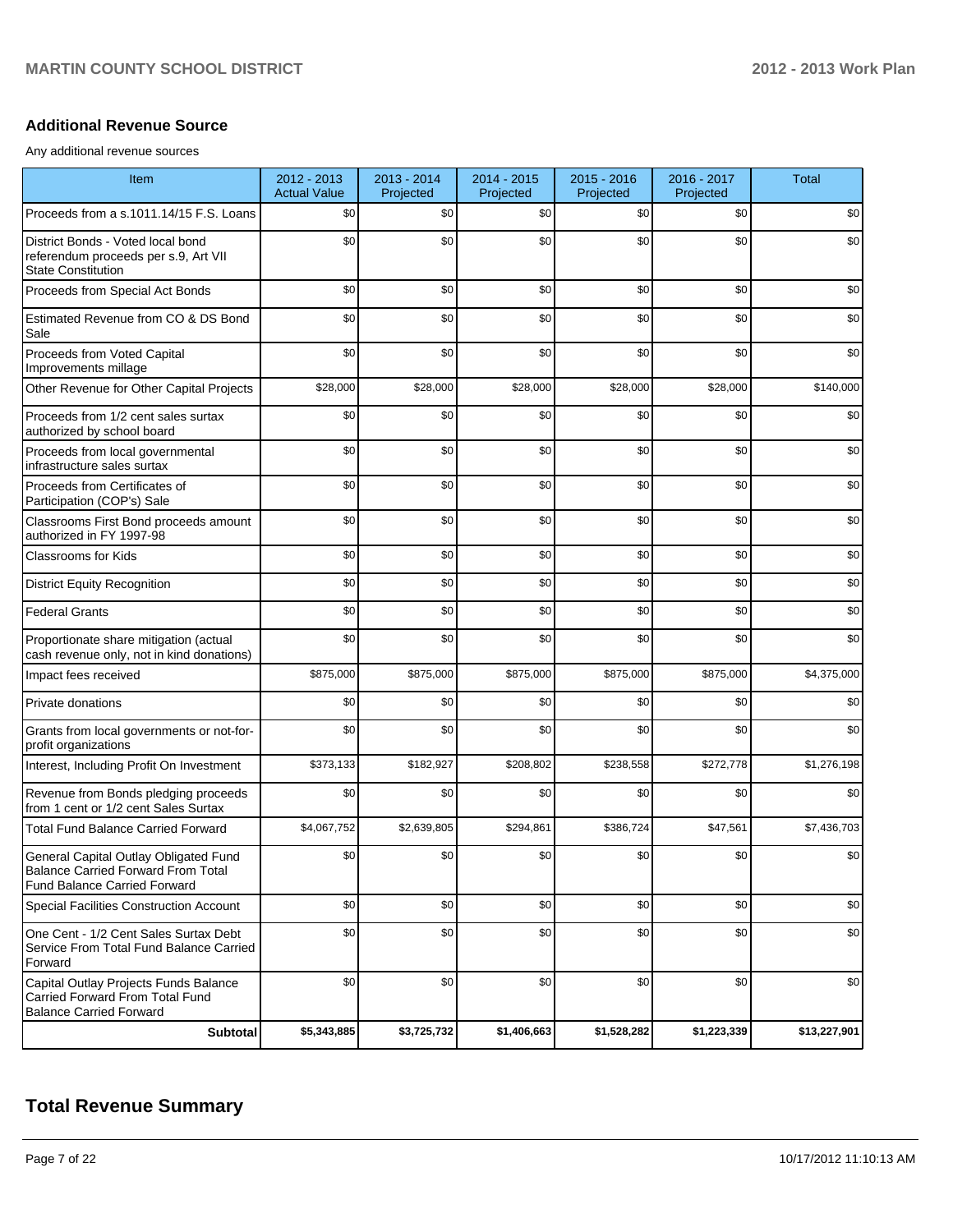| <b>Item Name</b>                                           | 2012 - 2013<br><b>Budget</b> | $2013 - 2014$<br>Projected | $2014 - 2015$<br>Projected | $2015 - 2016$<br>Projected | $2016 - 2017$<br>Projected | <b>Five Year Total</b> |
|------------------------------------------------------------|------------------------------|----------------------------|----------------------------|----------------------------|----------------------------|------------------------|
| Local 1.5 Mill Discretionary Capital Outlay<br>Revenue     | \$25,832,803                 | \$26,478,623               | \$27,140,588               | \$27,954,806               | \$28,793,450               | \$136,200,270          |
| PECO and 1.5 Mill Maint and Other 1.5<br>Mill Expenditures | (\$23,109,077)               | (S22.931.688)              | (\$22,682,721)             | (\$23,957,721)             | (S24, 207, 721)            | (\$116,888,928)        |
| <b>PECO Maintenance Revenue</b>                            | \$0                          | \$0                        | \$0                        | \$0                        | \$0                        | \$0 <sub>1</sub>       |
| <b>Available 1.50 Mill for New</b><br><b>Construction</b>  | \$2,723,726                  | \$3.546.935                | \$4,457,867                | \$3,997,085                | \$4,585,729                | \$19,311,342           |

| <b>Item Name</b>                      | 2012 - 2013<br><b>Budget</b> | $2013 - 2014$<br>Projected | $2014 - 2015$<br>Projected | $2015 - 2016$<br>Projected | 2016 - 2017<br>Projected | <b>Five Year Total</b> |
|---------------------------------------|------------------------------|----------------------------|----------------------------|----------------------------|--------------------------|------------------------|
| ICO & DS Revenue                      | \$522,194                    | \$522,194                  | \$522.194                  | \$522,194                  | \$522,194                | \$2,610,970            |
| <b>IPECO New Construction Revenue</b> | \$0                          | \$0                        | \$0                        | \$0                        | \$0 <sub>1</sub>         | \$0 <sub>1</sub>       |
| IOther/Additional Revenue             | \$5,343,885                  | \$3,725,732                | \$1,406,663                | \$1,528,282                | \$1,223,339              | \$13,227,901           |
| <b>Total Additional Revenuel</b>      | \$5,866,079                  | \$4,247,926                | \$1,928,857                | \$2,050,476                | \$1,745,533              | \$15,838,871           |
| <b>Total Available Revenue</b>        | \$8,589,805                  | \$7,794,861                | \$6,386,724                | \$6,047,561                | \$6,331,262              | \$35,150,213           |

# **Project Schedules**

## **Capacity Project Schedules**

A schedule of capital outlay projects necessary to ensure the availability of satisfactory classrooms for the projected student enrollment in K-12 programs.

Nothing reported for this section.

| <b>Planned Cost:</b>     |  |  |  |
|--------------------------|--|--|--|
| <b>Student Stations:</b> |  |  |  |
| Total Classrooms:        |  |  |  |
| Gross Sq Ft:             |  |  |  |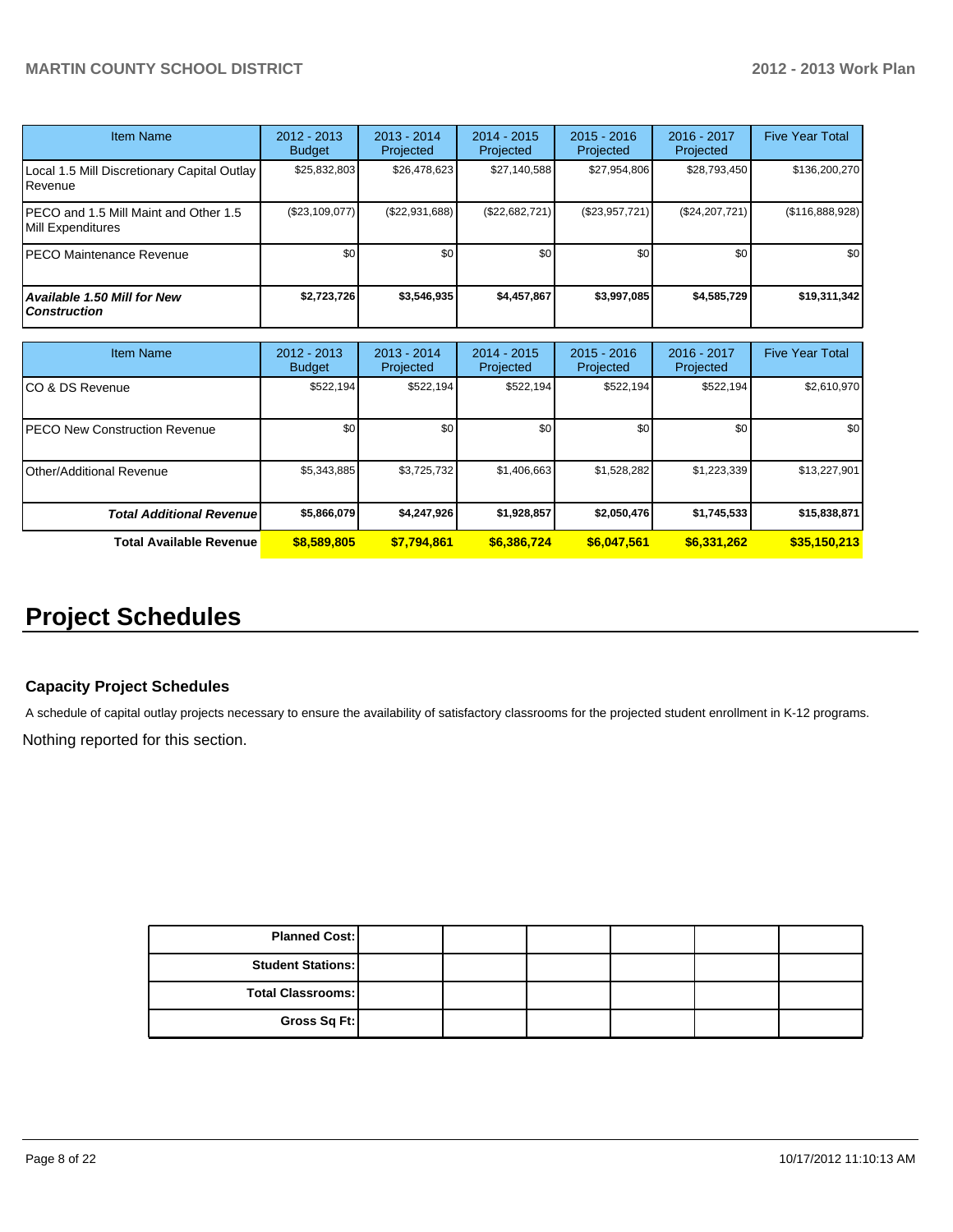#### **Other Project Schedules**

Major renovations, remodeling, and additions of capital outlay projects that do not add capacity to schools.

| <b>Project Description</b>                      | Location                                | $2012 - 2013$<br><b>Actual Budget</b> | $2013 - 2014$<br>Projected | $2014 - 2015$<br>Projected | $2015 - 2016$<br>Projected | $2016 - 2017$<br>Projected | <b>Total</b>    | Funded |
|-------------------------------------------------|-----------------------------------------|---------------------------------------|----------------------------|----------------------------|----------------------------|----------------------------|-----------------|--------|
| <b>INFRASTRUCTURE</b><br><b>UPGRADES</b>        | <b>SOUTH FORK SENIOR</b><br><b>HIGH</b> | \$0                                   | \$2,000,000                | \$0                        | \$0                        | \$0                        | \$2,000,000 Yes |        |
| <b>CLASSROOM BLDG</b>                           | <b>SOUTH FORK SENIOR</b><br><b>HIGH</b> | \$4,950,000                           | \$0                        | \$0                        | \$0                        | \$0                        | \$4,950,000 Yes |        |
| IREPLACEMENT<br>ICLASSROOMS                     | <b>MARTIN SENIOR HIGH</b>               | \$0                                   | \$0                        | \$0                        | \$0                        | \$2,125,000                | \$2,125,000 Yes |        |
| IPHASE III REPLACEMENT<br>IMEDIA & ADMIN        | <b>STUART MIDDLE</b>                    | \$0                                   | \$0                        | \$3,000,000                | \$0                        | \$0                        | \$3,000,000 Yes |        |
| IMULTIPLE BLDG DEMO AND<br>ISITE CLEARING       | <b>MURRAY MIDDLE</b>                    | \$400.000                             | \$0                        | \$0                        | \$0                        | \$0                        | \$400,000 Yes   |        |
| lPARTIAL BLDG DEMO AND<br><b>ISITE CLEARING</b> | <b>INDIANTOWN MIDDLE</b>                | \$400,000                             | \$0                        | \$0                        | \$0                        | \$0                        | \$400,000 Yes   |        |
| <b>REPLACE ADMIN&amp; MEDIA</b>                 | <b>MURRAY MIDDLE</b>                    | \$0                                   | \$0                        | \$3,000,000                | \$0                        | \$0                        | \$3,000,000 Yes |        |
| IREPLACE ADMIN AND<br><b>CLASSROOMS</b>         | <b>MARTIN SENIOR HIGH</b>               | \$0                                   | \$5,500,000                | \$0                        | \$0                        | \$0                        | \$5,500,000 Yes |        |
| PROF/VO TECH ACADAMIES.<br><b>IROTC FAC</b>     | <b>MARTIN SENIOR HIGH</b>               | \$0                                   | \$0                        | \$0                        | \$3,000,000                | \$0                        | \$3,000,000 Yes |        |
| IREPLACE PROF/VO TECH<br><b>ACADEMIES</b>       | <b>SOUTH FORK SENIOR</b><br><b>HIGH</b> | \$0                                   | \$0                        | \$0                        | \$3,000,000                | \$0                        | \$3,000,000 Yes |        |
| <b>BLDG 18 DEMO AND SITE</b><br>ICLEARING       | <b>WARFIELD</b><br><b>ELEMENTARY</b>    | \$200,000                             | \$0                        | \$0                        | \$0                        | \$0                        | \$200,000 Yes   |        |
| <b>REPLACEMENT</b><br>ICLASSROOM BLDG           | <b>SOUTH FORK SENIOR</b><br><b>HIGH</b> | \$0                                   | \$0                        | \$0                        | \$0                        | \$2,125,000                | \$2,125,000 Yes |        |
| IPHASE IV-REPLACE ADMIN<br>IAND MEDIA           | <b>WARFIFI D</b><br><b>ELEMENTARY</b>   | \$0                                   | \$0                        | \$0                        | \$0                        | \$2,081,262                | \$2,081,262 Yes |        |
|                                                 |                                         | \$5,950,000                           | \$7,500,000                | \$6,000,000                | \$6,000,000                | \$6,331,262                | \$31,781,262    |        |

#### **Additional Project Schedules**

Any projects that are not identified in the last approved educational plant survey.

Nothing reported for this section.

#### **Non Funded Growth Management Project Schedules**

Schedule indicating which projects, due to planned development, that CANNOT be funded from current revenues projected over the next five years.

Nothing reported for this section.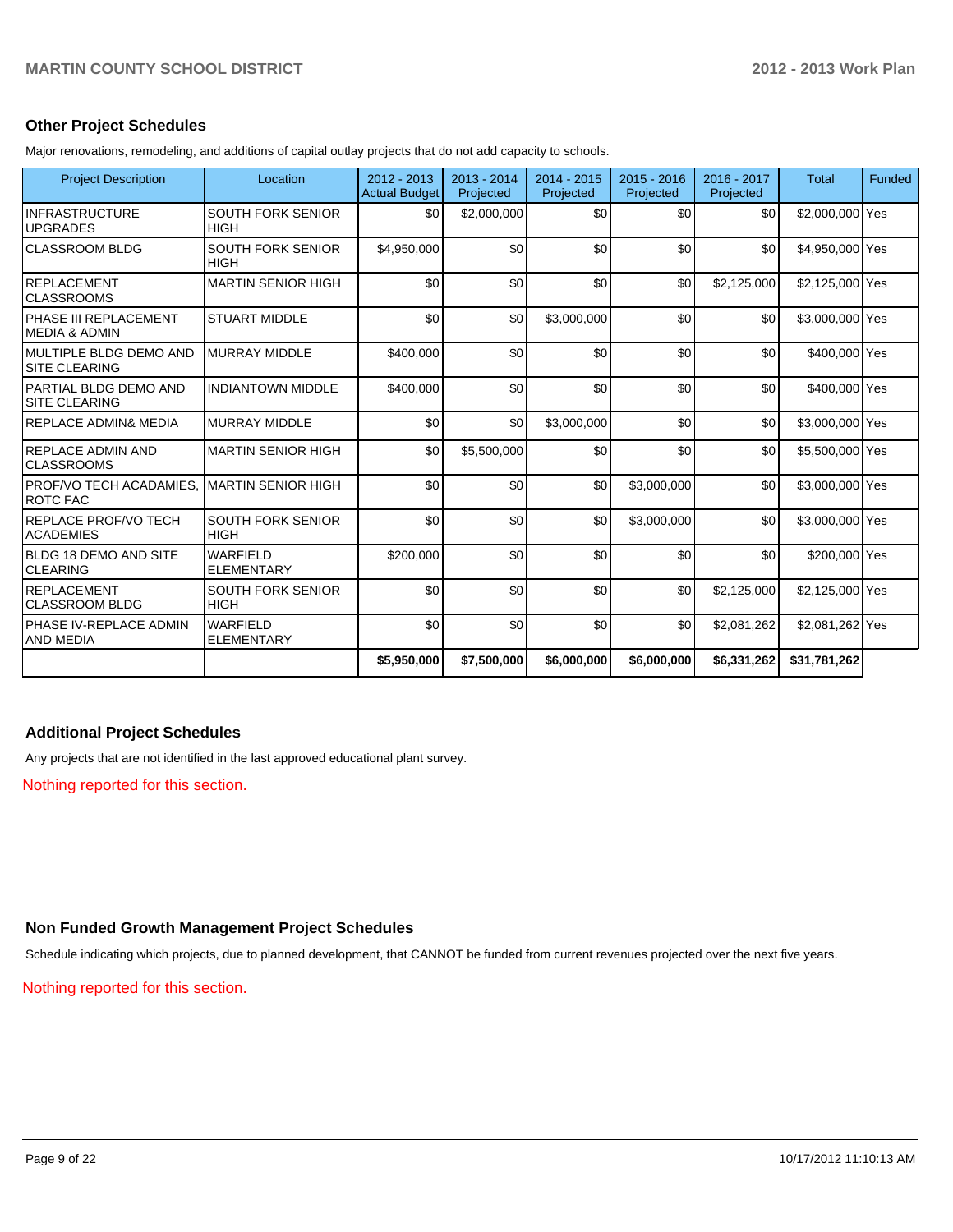# **Capacity Tracking**

| Location                                                   | $2012 -$<br>2013 Satis.<br>Stu. Sta. | Actual<br>$2012 -$<br><b>2013 FISH</b><br>Capacity | Actual<br>$2011 -$<br>2012<br><b>COFTE</b> | # Class<br><b>Rooms</b> | Actual<br>Average<br>$2012 -$<br><b>2013 Class</b><br><b>Size</b> | Actual<br>$2012 -$<br>2013<br><b>Utilization</b> | <b>New</b><br>Stu.<br>Capacity | <b>New</b><br>Rooms to<br>be<br>Added/Re<br>moved | Projected<br>$2016 -$<br>2017<br><b>COFTE</b> | Projected<br>$2016 -$<br>2017<br>Utilization | Projected<br>$2016 -$<br>2017 Class<br><b>Size</b> |
|------------------------------------------------------------|--------------------------------------|----------------------------------------------------|--------------------------------------------|-------------------------|-------------------------------------------------------------------|--------------------------------------------------|--------------------------------|---------------------------------------------------|-----------------------------------------------|----------------------------------------------|----------------------------------------------------|
| <b>STUART MIDDLE</b>                                       | 1,285                                | 1,156                                              | 931                                        | 54                      | 17                                                                | 81.00 %                                          | $\Omega$                       | $\Omega$                                          | 865                                           | 75.00 %                                      | 16                                                 |
| <b>MARTIN SENIOR HIGH</b>                                  | 2,395                                | 2,275                                              | 1,829                                      | 99                      | 18                                                                | 80.00 %                                          | $-369$                         | $-14$                                             | 2,043                                         | 107.00%                                      | 24                                                 |
| <b>STUART LEARNING</b><br><b>CENTER</b>                    | 365                                  | $\Omega$                                           | $\Omega$                                   | 16                      | $\overline{0}$                                                    | 0.00%                                            | $\Omega$                       | $\Omega$                                          | $\Omega$                                      | 0.00%                                        | $\mathbf 0$                                        |
| <b>PALM CITY</b><br><b>ELEMENTARY</b>                      | 724                                  | 752                                                | 644                                        | 40                      | 16                                                                | 86.00 %                                          | 0                              | $\Omega$                                          | 594                                           | 79.00 %                                      | 15                                                 |
| OPEN DOOR SCHOOL                                           | $\Omega$                             | $\Omega$                                           | $\Omega$                                   | $\mathbf 0$             | $\overline{0}$                                                    | 0.00%                                            | $\overline{0}$                 | $\Omega$                                          | $\Omega$                                      | 0.00%                                        | $\mathbf 0$                                        |
| <b>SPECTRUM JUNIOR</b><br><b>SENIOR HIGH</b>               | 218                                  | 218                                                | 84                                         | 11                      | 8 <sup>1</sup>                                                    | 38.00 %                                          | $\Omega$                       | $\Omega$                                          | 31                                            | 14.00 %                                      | 3                                                  |
| <b>MURRAY MIDDLE</b>                                       | 1,308                                | 1,177                                              | 742                                        | 58                      | 13                                                                | 63.00 %                                          | $-357$                         | $-15$                                             | 738                                           | 90.00%                                       | 17                                                 |
| PORT SALERNO<br><b>HEADSTART &amp; PK</b><br><b>CENTER</b> | 54                                   | 54                                                 | 27                                         | 3                       | $\vert$ 9                                                         | 49.00 %                                          | $\Omega$                       | $\Omega$                                          | 27                                            | 50.00 %                                      | 9                                                  |
| <b>SALERNO LEARNING</b><br><b>CENTER</b>                   | 260                                  | 260                                                | Δ                                          | 13                      | $\Omega$                                                          | 2.00%                                            | $-31$                          | $-2$                                              | 10                                            | 4.00%                                        | $\mathbf{1}$                                       |
| <b>HOBE SOUND</b><br><b>ELEMENTARY</b>                     | 776                                  | 776                                                | 670                                        | 42                      | 16                                                                | 86.00 %                                          | 0                              | $\Omega$                                          | 693                                           | 89.00 %                                      | 17                                                 |
| <b>WARFIELD</b><br><b>ELEMENTARY</b>                       | 1,048                                | 1,048                                              | 703                                        | 57                      | 12                                                                | 67.00 %                                          | $-198$                         | -11                                               | 699                                           | 82.00%                                       | 15                                                 |
| <b>INDIANTOWN ADULT</b><br><b>LEARNING CENTER</b>          | 110                                  | 165                                                | $\Omega$                                   | 5                       | $\mathbf 0$                                                       | 0.00%                                            | $\Omega$                       | $\Omega$                                          | $\Omega$                                      | 0.00%                                        | $\mathbf 0$                                        |
| <b>JENSEN BEACH</b><br><b>ELEMENTARY</b>                   | 668                                  | 668                                                | 573                                        | 37                      | 15                                                                | 86.00 %                                          | $\Omega$                       | $\Omega$                                          | 617                                           | 92.00%                                       | 17                                                 |
| <b>INDIANTOWN MIDDLE</b>                                   | 1,348                                | 1,213                                              | 420                                        | 57                      | $\overline{7}$                                                    | 35.00 %                                          | $-508$                         | $-20$                                             | 502                                           | 71.00 %                                      | 14                                                 |
| <b>SOUTH FORK SENIOR</b><br><b>HIGH</b>                    | 1,796                                | 1,706                                              | 1,773                                      | 79                      | 22                                                                | 104.00 %                                         | 145                            | 6                                                 | 1,839                                         | 99.00 %                                      | 22                                                 |
| PINEWOOD<br><b>ELEMENTARY</b>                              | 832                                  | 832                                                | 765                                        | 46                      | 17                                                                | 92.00 %                                          | 0                              | $\Omega$                                          | 714                                           | 86.00%                                       | 16                                                 |
| <b>CHALLENGER SCHOOL</b>                                   | 171                                  | 171                                                | 41                                         | 16                      | 3 <sup>1</sup>                                                    | 24.00 %                                          | $\overline{0}$                 | $\Omega$                                          | 25                                            | 15.00 %                                      | $\overline{2}$                                     |
| <b>CRYSTAL LAKE</b><br><b>ELEMENTARY</b>                   | 662                                  | 662                                                | 534                                        | 37                      | 14                                                                | 81.00 %                                          | 0                              | $\Omega$                                          | 536                                           | 81.00%                                       | 14                                                 |
| <b>HIDDEN OAKS MIDDLE</b>                                  | 1,455                                | 1,309                                              | 1,087                                      | 62                      | 18 <sup>1</sup>                                                   | 83.00 %                                          | $\overline{0}$                 | $\Omega$                                          | 1,093                                         | 83.00 %                                      | 18                                                 |
| <b>BESSEY CREEK</b><br><b>ELEMENTARY</b>                   | 599                                  | 599                                                | 530                                        | 35                      | 15                                                                | 88.00 %                                          | 0                              | $\mathbf 0$                                       | 489                                           | 82.00%                                       | 14                                                 |
| <b>FELIX A WILLIAMS</b><br><b>ELEMENTARY</b>               | 653                                  | 653                                                | 627                                        | 36                      | 17                                                                | 96.00 %                                          | $\overline{0}$                 | $\overline{0}$                                    | 576                                           | 88.00%                                       | 16                                                 |
| <b>INDIANTOWN FAMILY</b><br>LEARNING CENTER                | 35                                   | $\mathbf 0$                                        | $\overline{0}$                             | $\overline{\mathbf{c}}$ | $\overline{0}$                                                    | 0.00%                                            | 0                              | 0                                                 | 0                                             | 0.00%                                        | 0                                                  |
| <b>SEAWIND ELEMENTARY</b>                                  | 764                                  | 764                                                | 723                                        | 41                      | 18                                                                | 95.00 %                                          | $\overline{0}$                 | $\overline{0}$                                    | 734                                           | 96.00 %                                      | 18                                                 |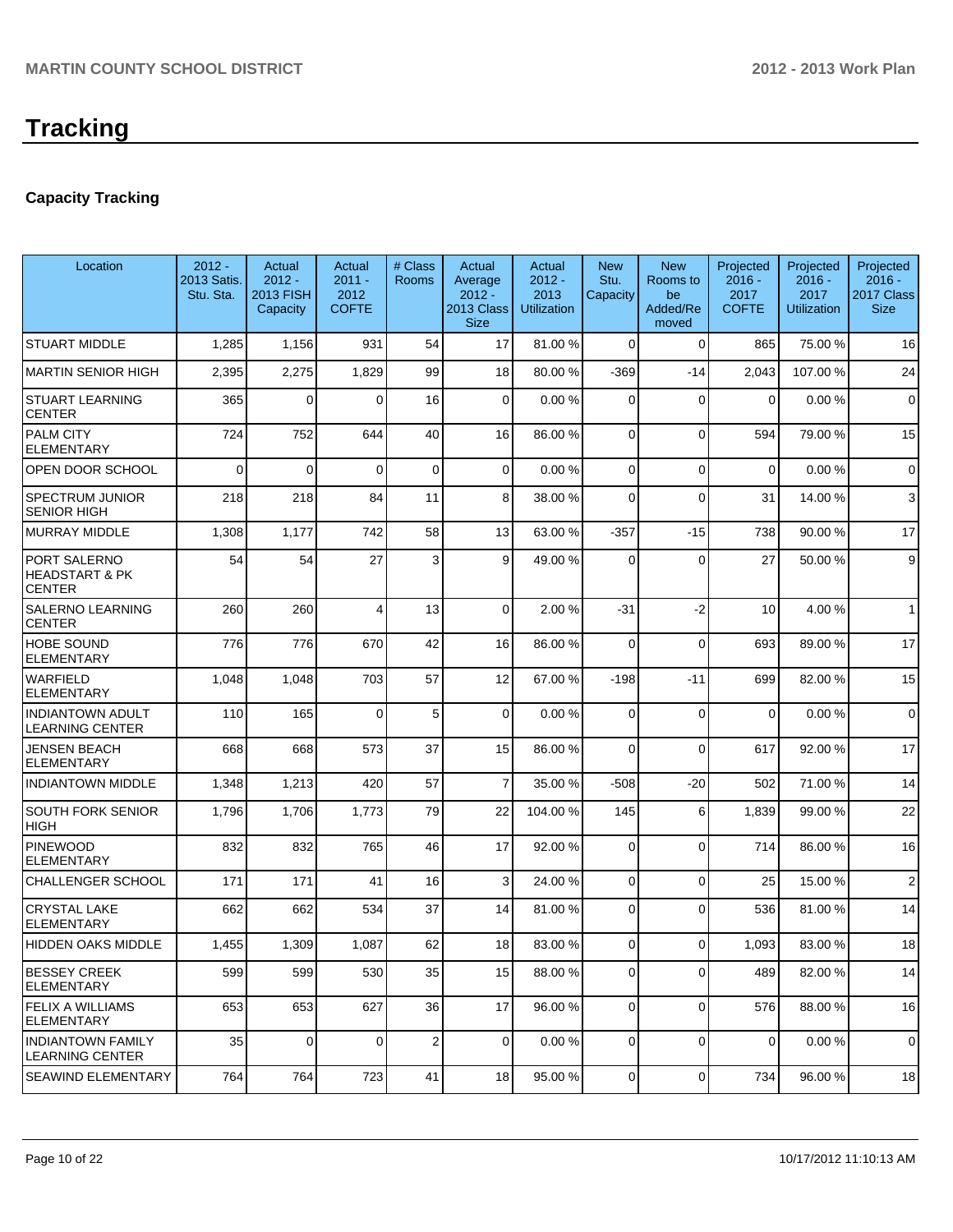|                                                                      | 22,986   | 21,463   | 17,229 | 1,109 | 16 <sup>1</sup> | 80.27 %  | $-1,150$ | -49      | 17,621   | 86.75%   | 17          |
|----------------------------------------------------------------------|----------|----------|--------|-------|-----------------|----------|----------|----------|----------|----------|-------------|
| <b>ICITRUS GROVE</b><br>IELEMENTARY                                  | 767      | 767      | 603    | 41    | 15              | 79.00 %  | $\Omega$ | $\Omega$ | 694      | 90.00 %  | 17          |
| IDR. DAVID L.<br><b>ANDERSON MIDDLE</b><br><b>ISCHOOL</b>            | 1,316    | 1,184    | 955    | 57    | 17              | 81.00 %  | 0        | $\Omega$ | 980      | 83.00 %  | 17          |
| J D PARKER SCHOOL<br>OF SCIENCE,MATH,AND<br><b>TECHNOLOGY</b>        | 695      | 695      | 625    | 40    | 16 <sup>1</sup> | 90.00 %  | 0        | $\Omega$ | 610      | 88.00 %  | 15          |
| <b>JENSEN BEACH HIGH</b><br><b>SCHOOL</b>                            | 1,636    | 1,554    | 1,584  | 68    | 23              | 102.00 % | 150      | 6        | 1,706    | 100.00 % | 23          |
| IPORT SALERNO<br>ELEMENTARY (NEW)                                    | 805      | 805      | 757    | 44    | 17              | 94.00 %  | 18       |          | 806      | 98.00 %  | 18          |
| <b>INDIANTOWN ADULT</b><br>LEARNING CENTER<br>ANNEX                  | 25       | $\Omega$ |        |       | 0               | 0.00 %   | 0        | $\Omega$ | $\Omega$ | 0.00%    | $\mathbf 0$ |
| <b>TRANSPORTATION</b><br><b>SERVICES SECTION</b>                     | $\Omega$ | 01       | 0      | Οl    | 0               | 0.00 %   | 0        | $\Omega$ | $\Omega$ | 0.00%    | $\Omega$    |
| <b>IINDIANTOWN CHILD</b><br>IDEVELOPMENT<br><b>ICENTER (PERKINS)</b> | 216      | 01       |        | 12    | 0               | 0.00 %   | $\Omega$ | $\Omega$ | $\Omega$ | 0.00%    | $\mathbf 0$ |
|                                                                      |          |          |        |       |                 |          |          |          |          |          |             |

The COFTE Projected Total (17,621) for 2016 - 2017 must match the Official Forecasted COFTE Total (16,915 ) for 2016 - 2017 before this section can be completed. In the event that the COFTE Projected Total does not match the Official forecasted COFTE, then the Balanced Projected COFTE Table should be used to balance COFTE.

| Projected COFTE for 2016 - 2017 |        | <b>Grade Level Type</b> | <b>Balanced Projected</b><br>COFTE for 2016 - 2017 |
|---------------------------------|--------|-------------------------|----------------------------------------------------|
| Elementary (PK-3)               | 5,046  |                         |                                                    |
| Middle (4-8)                    | 6,688  |                         |                                                    |
|                                 |        | Elementary (PK-3)       | $-235$                                             |
| High (9-12)                     | 5,180  |                         |                                                    |
|                                 |        | Middle (4-8)            | $-236$                                             |
|                                 | 16,915 |                         |                                                    |
|                                 |        | High (9-12)             | $-236$                                             |
|                                 |        |                         |                                                    |
|                                 |        |                         | 16,914                                             |

## **Relocatable Replacement**

Number of relocatable classrooms clearly identified and scheduled for replacement in the school board adopted financially feasible 5-year district work program.

| Location                          | $2012 - 2013$ | 2013 - 2014 | $2014 - 2015$ | $\sqrt{2015 - 2016}$   2016 - 2017 | Year 5 Total |
|-----------------------------------|---------------|-------------|---------------|------------------------------------|--------------|
| Total Relocatable Replacements: I |               |             |               |                                    |              |

## **Charter Schools Tracking**

Information regarding the use of charter schools.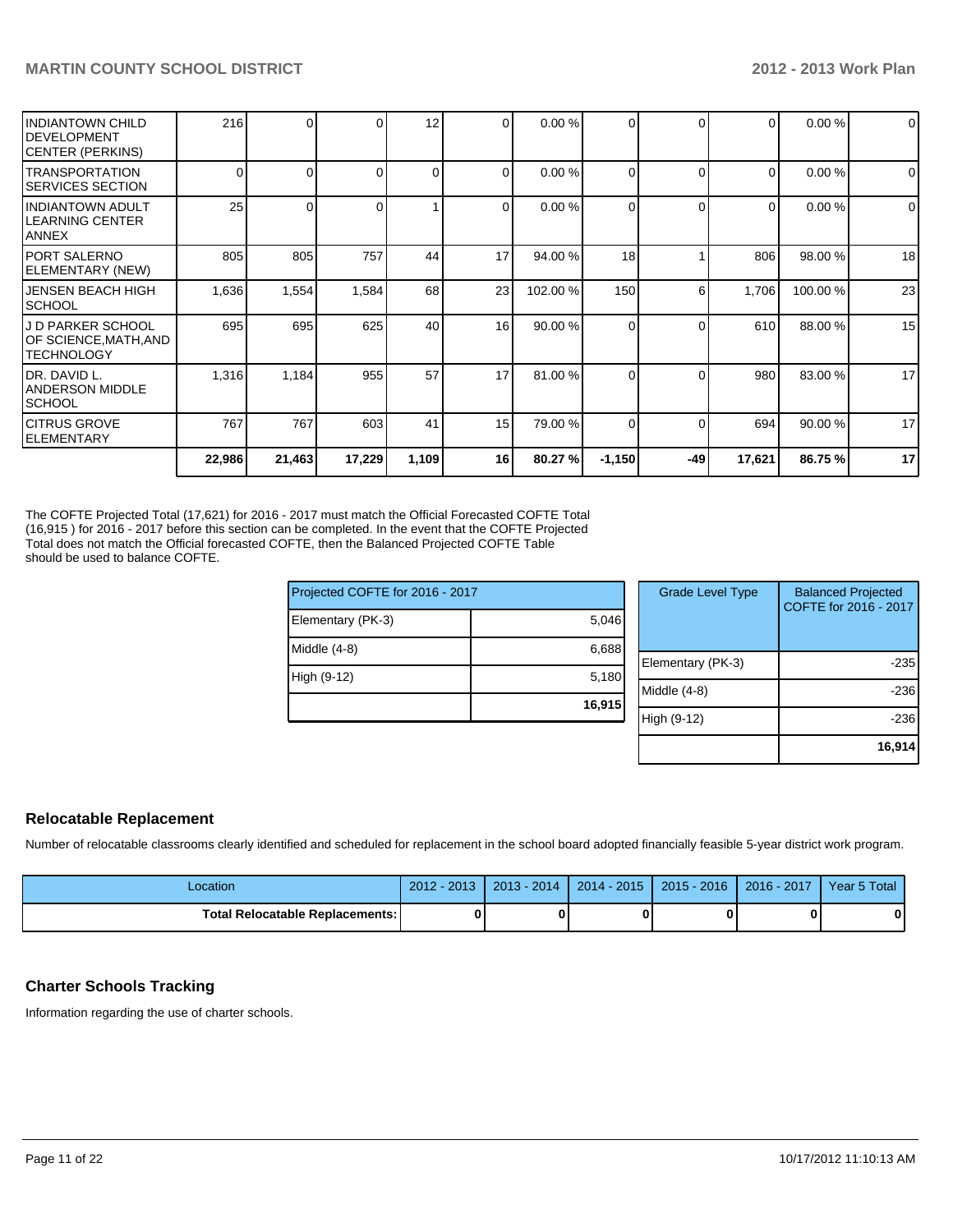| Location-Type                         | # Relocatable<br>units or<br>permanent<br>classrooms | Owner         | Year Started or<br>Scheduled | Student<br><b>Stations</b> | <b>Students</b><br>Enrolled | Years in<br>Contract | <b>Total Charter</b><br><b>Students</b><br>projected for<br>2016 - 2017 |
|---------------------------------------|------------------------------------------------------|---------------|------------------------------|----------------------------|-----------------------------|----------------------|-------------------------------------------------------------------------|
| <b>Clark Advanced Learning Center</b> |                                                      | 9 COMBINATION | 2004                         | 225                        | 234                         |                      | 240                                                                     |
| Hope Learning Center                  |                                                      | 4 PRIVATE     | 2004                         | 32                         | 34                          |                      | 60                                                                      |
|                                       | 13 I                                                 |               |                              | 257                        | 268                         |                      | 300                                                                     |

## **Special Purpose Classrooms Tracking**

The number of classrooms that will be used for certain special purposes in the current year, by facility and type of classroom, that the district will, 1), not use for educational purposes, and 2), the co-teaching classrooms that are not open plan classrooms and will be used for educational purposes.

| School              | School Type                          | $\parallel$ # of Elementary $\parallel$ # of Middle 4-8 $\parallel$<br><b>K-3 Classrooms</b> | <b>Classrooms</b> | $\#$ of High 9-12<br><b>Classrooms</b> | # of $ESE$<br><b>Classrooms</b> | # of Combo<br><b>Classrooms</b> | Total<br><b>Classrooms</b> |
|---------------------|--------------------------------------|----------------------------------------------------------------------------------------------|-------------------|----------------------------------------|---------------------------------|---------------------------------|----------------------------|
| IMARTIN SENIOR HIGH | Educational                          |                                                                                              |                   |                                        |                                 |                                 |                            |
|                     | <b>Total Educational Classrooms:</b> |                                                                                              |                   |                                        |                                 |                                 |                            |

| School                                                          | <b>School Type</b> | # of Elementary<br>K-3 Classrooms | # of Middle 4-8<br><b>Classrooms</b> | # of High $9-12$<br><b>Classrooms</b> | # of $ESE$<br><b>Classrooms</b> | # of Combo<br><b>Classrooms</b> | Total<br><b>Classrooms</b> |
|-----------------------------------------------------------------|--------------------|-----------------------------------|--------------------------------------|---------------------------------------|---------------------------------|---------------------------------|----------------------------|
| IJ D PARKER SCHOOL OF<br>SCIENCE,MATH,AND<br><b>ITECHNOLOGY</b> | Co-Teaching        |                                   |                                      |                                       |                                 |                                 | $\overline{2}$             |
| IPALM CITY ELEMENTARY                                           | Co-Teaching        |                                   |                                      |                                       |                                 |                                 |                            |
| <b>Total Co-Teaching Classrooms:</b>                            |                    |                                   |                                      |                                       |                                 |                                 | 31                         |

#### **Infrastructure Tracking**

**Necessary offsite infrastructure requirements resulting from expansions or new schools. This section should include infrastructure information related to capacity project schedules and other project schedules (Section 4).**

No offsite infrastructure requirements have been identified or planned at the time.

**Proposed location of planned facilities, whether those locations are consistent with the comprehensive plans of all affected local governments, and recommendations for infrastructure and other improvements to land adjacent to existing facilities. Provisions of 1013.33(12), (13) and (14) and 1013.36 must be addressed for new facilities planned within the 1st three years of the plan (Section 5).**

In accordance with the Comp Plan, all new building construction plans are reviewed with Martin County, or the City of Stuart, depending on the governing jurisdiction.

**Consistent with Comp Plan?** Yes

#### **Net New Classrooms**

The number of classrooms, by grade level and type of construction, that were added during the last fiscal year.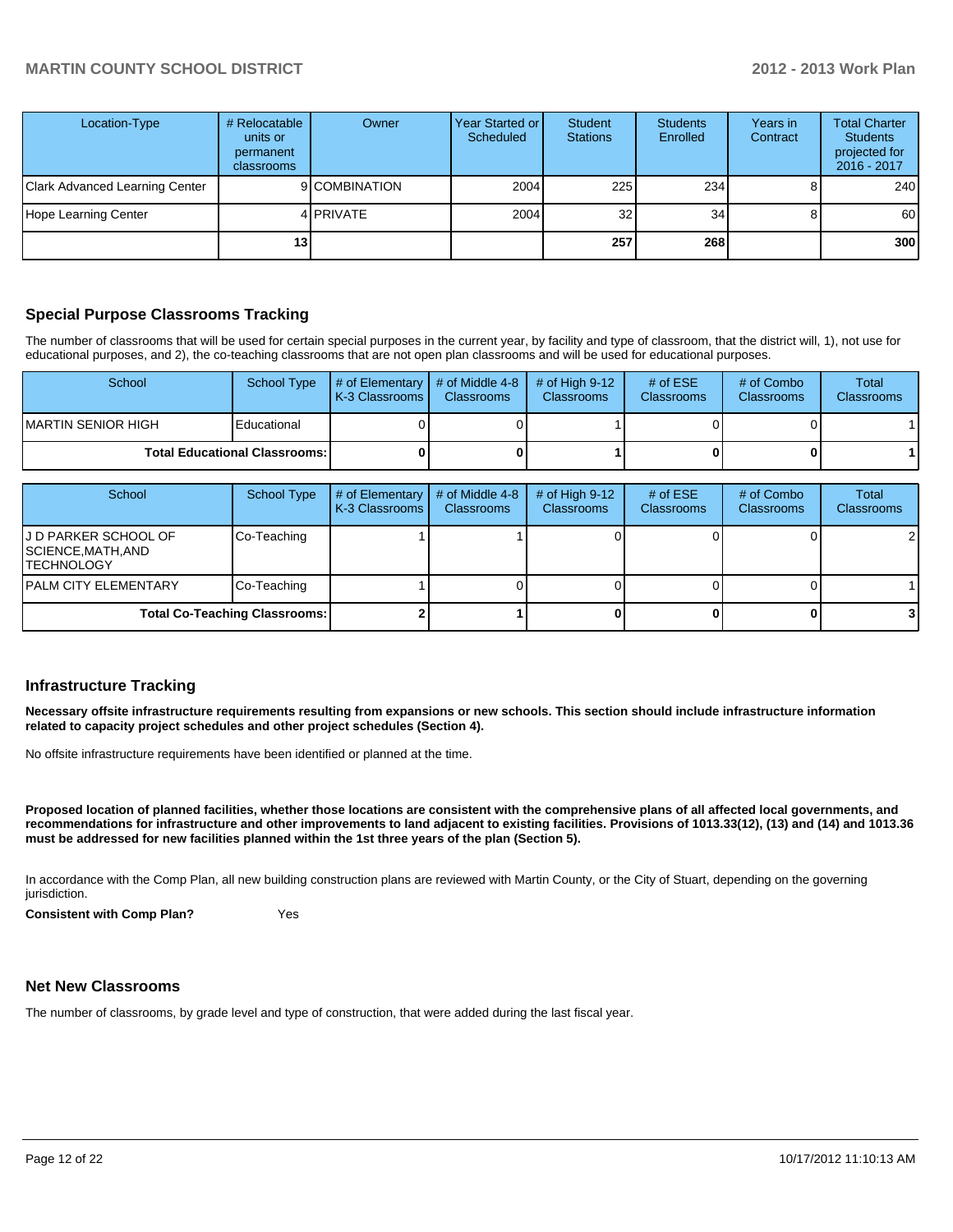| List the net new classrooms added in the 2011 - 2012 fiscal year.                                                                                       |                              |                            |                                                                        | List the net new classrooms to be added in the 2012 - 2013 fiscal<br>Ivear. |                               |                             |                                |                        |
|---------------------------------------------------------------------------------------------------------------------------------------------------------|------------------------------|----------------------------|------------------------------------------------------------------------|-----------------------------------------------------------------------------|-------------------------------|-----------------------------|--------------------------------|------------------------|
| "Classrooms" is defined as capacity carrying classrooms that are added to increase<br>capacity to enable the district to meet the Class Size Amendment. |                              |                            | Totals for fiscal year 2012 - 2013 should match totals in Section 15A. |                                                                             |                               |                             |                                |                        |
| Location                                                                                                                                                | $2011 - 2012$ #<br>Permanent | $2011 - 2012$ #<br>Modular | $2011 - 2012$ #<br><b>Relocatable</b>                                  | $2011 - 2012$<br>Total                                                      | $2012 - 2013 \#$<br>Permanent | $2012 - 2013 \#$<br>Modular | $2012 - 2013$ #<br>Relocatable | $2012 - 2013$<br>Total |
| Elementary (PK-3)                                                                                                                                       |                              |                            |                                                                        |                                                                             |                               |                             |                                |                        |
| Middle $(4-8)$                                                                                                                                          |                              |                            |                                                                        |                                                                             |                               |                             |                                |                        |
| High (9-12)                                                                                                                                             |                              |                            |                                                                        |                                                                             |                               |                             |                                |                        |
|                                                                                                                                                         |                              |                            |                                                                        |                                                                             |                               |                             |                                |                        |

## **Relocatable Student Stations**

Number of students that will be educated in relocatable units, by school, in the current year, and the projected number of students for each of the years in the workplan.

| <b>Site</b>                                      | $2012 - 2013$ | $2013 - 2014$ | $2014 - 2015$ | $2015 - 2016$ | $2016 - 2017$  | 5 Year Average      |
|--------------------------------------------------|---------------|---------------|---------------|---------------|----------------|---------------------|
| <b>STUART MIDDLE</b>                             | $\Omega$      | 0             | $\Omega$      | 0             | 0              | $\mathbf{0}$        |
| MARTIN SENIOR HIGH                               | 657           | 250           | 250           | 0             | $\overline{0}$ | 231                 |
| INDIANTOWN ADULT LEARNING CENTER ANNEX           | 0             | 0             | $\Omega$      | $\Omega$      | $\Omega$       | $\mathbf{0}$        |
| PORT SALERNO ELEMENTARY (NEW)                    | 0             | 0             | $\Omega$      | $\Omega$      | 0              | $\mathbf{0}$        |
| INDIANTOWN FAMILY LEARNING CENTER                | $\Omega$      | 0             | $\Omega$      | $\Omega$      | 0              | $\mathsf{O}\xspace$ |
| <b>SEAWIND ELEMENTARY</b>                        | $\Omega$      | 0             | ∩             | $\Omega$      | $\Omega$       | $\mathbf{0}$        |
| INDIANTOWN CHILD DEVELOPMENT CENTER<br>(PERKINS) | 144           | 144           | 144           | 144           | 144            | 144                 |
| CHALLENGER SCHOOL                                | $\Omega$      | $\Omega$      | $\Omega$      | $\Omega$      | $\Omega$       | $\overline{0}$      |
| <b>CRYSTAL LAKE ELEMENTARY</b>                   | 41            | 36            | 36            | 36            | 36             | 37                  |
| <b>HIDDEN OAKS MIDDLE</b>                        | 110           | 110           | 110           | 110           | 110            | 110                 |
| <b>BESSEY CREEK ELEMENTARY</b>                   | 0             | 0             | $\Omega$      | $\Omega$      | $\Omega$       | $\overline{0}$      |
| FELIX A WILLIAMS ELEMENTARY                      | 18            | 18            | 18            | 18            | 18             | 18                  |
| WARFIELD ELEMENTARY                              | $\Omega$      | $\Omega$      | $\Omega$      | $\Omega$      | 0              | $\overline{0}$      |
| INDIANTOWN ADULT LEARNING CENTER                 | $\Omega$      | 0             | $\Omega$      | $\Omega$      | $\overline{0}$ | $\overline{0}$      |
| <b>JENSEN BEACH ELEMENTARY</b>                   | $\Omega$      | $\Omega$      | $\Omega$      | $\Omega$      | $\Omega$       | $\overline{0}$      |
| <b>INDIANTOWN MIDDLE</b>                         | $\Omega$      | $\Omega$      | $\Omega$      | $\Omega$      | $\Omega$       | $\Omega$            |
| <b>SOUTH FORK SENIOR HIGH</b>                    | 75            | 75            | $\Omega$      | $\Omega$      | $\Omega$       | 30                  |
| <b>PINEWOOD ELEMENTARY</b>                       | 76            | 54            | 54            | 54            | 36             | 55                  |
| OPEN DOOR SCHOOL                                 | $\Omega$      | $\Omega$      | $\Omega$      | $\Omega$      | $\Omega$       | $\Omega$            |
| <b>SPECTRUM JUNIOR SENIOR HIGH</b>               | 88            | 88            | 88            | 88            | 88             | 88                  |
| <b>IMURRAY MIDDLE</b>                            | $\Omega$      | 0             | $\Omega$      | $\Omega$      | $\Omega$       | $\overline{0}$      |
| PORT SALERNO HEADSTART & PK CENTER               | $\Omega$      | $\Omega$      | $\Omega$      | $\Omega$      | $\overline{0}$ | $\overline{0}$      |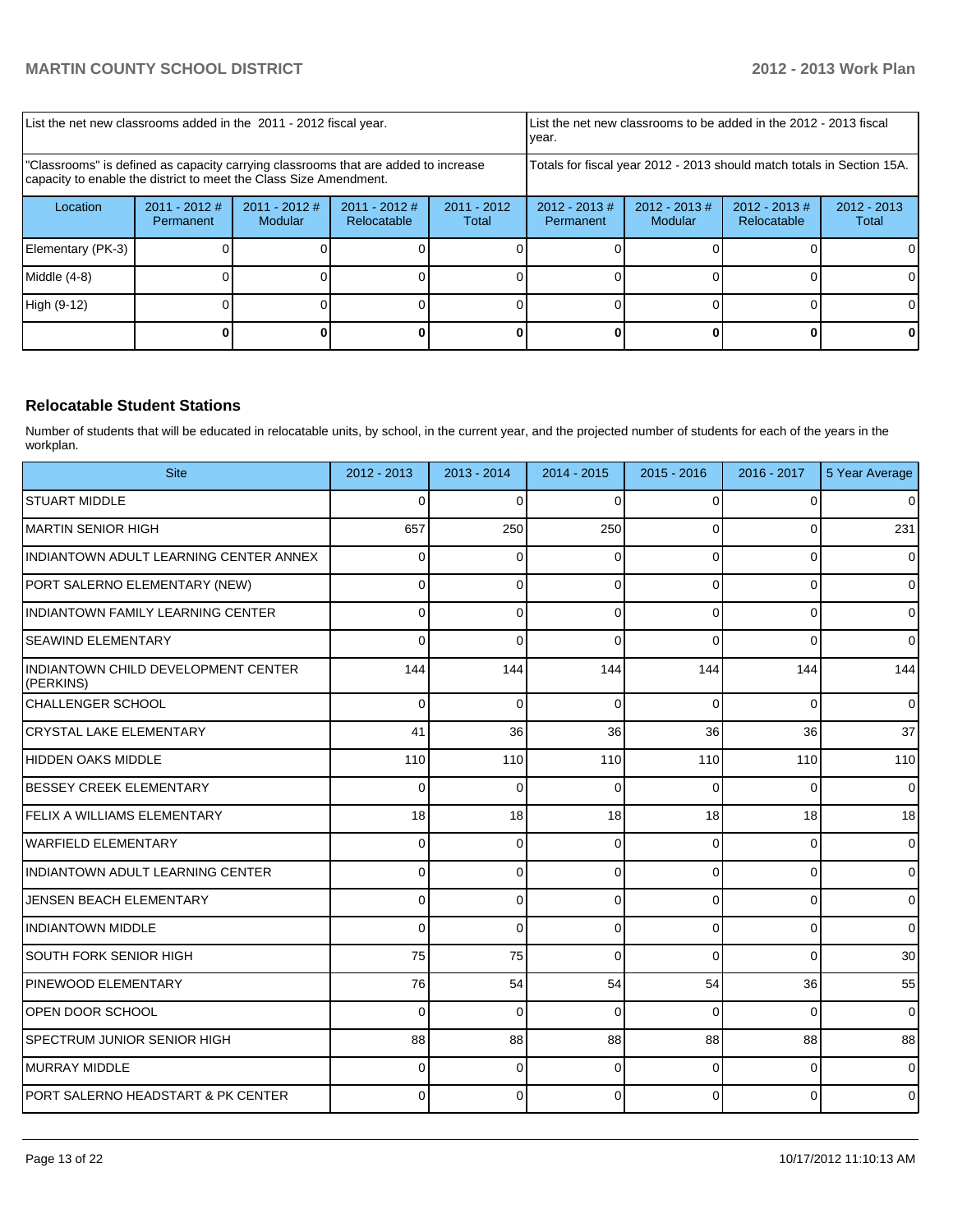## **MARTIN COUNTY SCHOOL DISTRICT 2012 - 2013 Work Plan**

| SALERNO LEARNING CENTER                                     |       |     |     |              |     | 0        |  |  |
|-------------------------------------------------------------|-------|-----|-----|--------------|-----|----------|--|--|
| IHOBE SOUND ELEMENTARY                                      |       |     |     |              |     | 01       |  |  |
| JENSEN BEACH HIGH SCHOOL                                    |       |     |     |              |     | $\Omega$ |  |  |
| J D PARKER SCHOOL OF SCIENCE,MATH,AND<br><b>ITECHNOLOGY</b> |       |     |     | <sup>0</sup> |     | $\Omega$ |  |  |
| IDR. DAVID L. ANDERSON MIDDLE SCHOOL                        |       |     |     |              |     | 0        |  |  |
| <b>STUART LEARNING CENTER</b>                               |       |     |     |              |     | $\Omega$ |  |  |
| IPALM CITY ELEMENTARY                                       | 54    | 36  | 36  | 36           | 18  | 36       |  |  |
| <b>CITRUS GROVE ELEMENTARY</b>                              |       |     |     |              |     | $\Omega$ |  |  |
| <b>TRANSPORTATION SERVICES SECTION</b>                      |       |     |     | ∩            |     | $\Omega$ |  |  |
|                                                             |       |     |     |              |     |          |  |  |
| Totals for MARTIN COUNTY SCHOOL DISTRICT                    |       |     |     |              |     |          |  |  |
| Total students in relocatables by year.                     | 1,263 | 811 | 736 | 486          | 450 | 749      |  |  |

| Percent in relocatables by year. | 7%1 | $E0$ .<br><br><b>J</b> 70 | 1% | 3% | 3% | 4 % |
|----------------------------------|-----|---------------------------|----|----|----|-----|
|                                  |     |                           |    |    |    |     |

## **Leased Facilities Tracking**

Exising leased facilities and plans for the acquisition of leased facilities, including the number of classrooms and student stations, as reported in the educational plant survey, that are planned in that location at the end of the five year workplan.

Total number of COFTE students projected by year. **17,201 17,232 17,118 16,960 16,915 17,085**

| Location                                                     | # of Leased<br>Classrooms 2012 -<br>2013 | <b>FISH Student</b><br><b>Stations</b> | Owner               | # of Leased<br>Classrooms 2016 -<br>2017 | <b>FISH Student</b><br><b>Stations</b> |
|--------------------------------------------------------------|------------------------------------------|----------------------------------------|---------------------|------------------------------------------|----------------------------------------|
| IMARTIN SENIOR HIGH                                          | 26                                       |                                        | 632 Mobile Modulars | 10                                       | 250                                    |
| IMURRAY MIDDLE                                               | 0                                        | ∩                                      |                     | 0                                        | 01                                     |
| <b>SOUTH FORK SENIOR HIGH</b>                                | 3                                        |                                        | 75 Mobile Modulars  | 0                                        | 0                                      |
| PINEWOOD ELEMENTARY                                          | $\Omega$                                 |                                        | 0 Mobile Modulars   | 0                                        | 0                                      |
| <b>IBESSEY CREEK ELEMENTARY</b>                              | $\Omega$                                 |                                        |                     | 0                                        | 01                                     |
| <b>STUART MIDDLE</b>                                         | $\Omega$                                 | 0                                      |                     | 0                                        | 01                                     |
| <b>STUART LEARNING CENTER</b>                                | $\Omega$                                 | 0                                      |                     | 0                                        | 01                                     |
| IOPEN DOOR SCHOOL                                            | 0                                        | 0                                      |                     | 0                                        | 0                                      |
| JENSEN BEACH HIGH SCHOOL                                     | $\Omega$                                 | 0                                      |                     | 0                                        | 0                                      |
| J D PARKER SCHOOL OF SCIENCE, MATH, AND<br><b>TECHNOLOGY</b> | 0                                        | O                                      |                     | 0                                        | 0                                      |
| IDR. DAVID L. ANDERSON MIDDLE SCHOOL                         | $\Omega$                                 | 0                                      |                     | $\Omega$                                 | ٥I                                     |
| <b>ICITRUS GROVE ELEMENTARY</b>                              | O                                        |                                        |                     | U                                        | 0                                      |
| <b>TRANSPORTATION SERVICES SECTION</b>                       | 0                                        | 0                                      |                     | U                                        | 0                                      |
| INDIANTOWN ADULT LEARNING CENTER ANNEX                       | 0                                        | 0                                      |                     | 0                                        | 0                                      |
| PORT SALERNO ELEMENTARY (NEW)                                | 0                                        | 0                                      |                     | 0                                        | 0                                      |
| <b>CRYSTAL LAKE ELEMENTARY</b>                               | $\Omega$                                 | $\Omega$                               |                     | 0                                        | $\overline{0}$                         |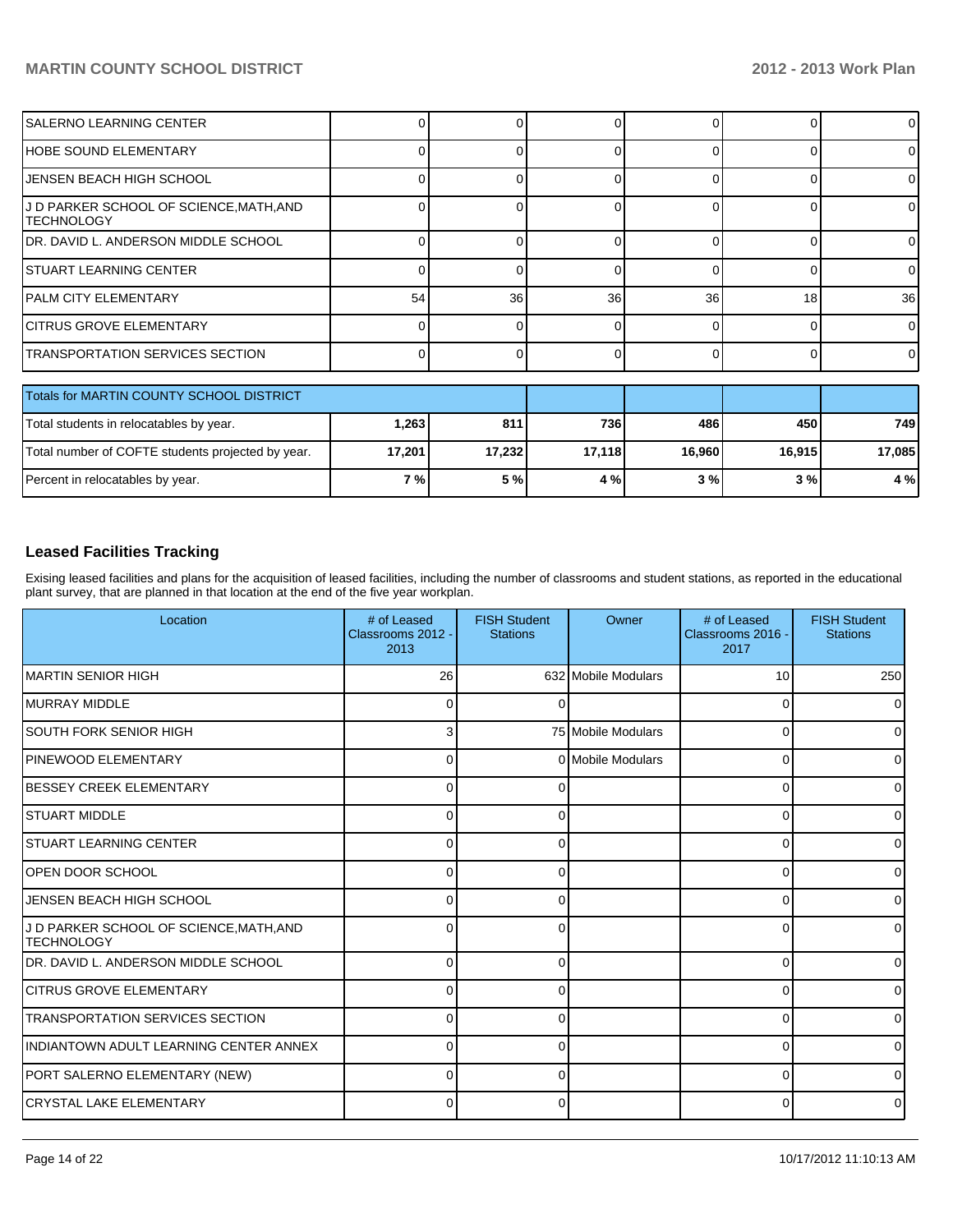| INDIANTOWN FAMILY LEARNING CENTER                |          |     |          | $\overline{0}$ |
|--------------------------------------------------|----------|-----|----------|----------------|
| IINDIANTOWN ADULT LEARNING CENTER                | 0        | O   | 0        | $\overline{0}$ |
| <b>INDIANTOWN MIDDLE</b>                         | $\Omega$ |     | ∩        | ٥I             |
| ICHALLENGER SCHOOL                               | 0        |     |          | $\overline{0}$ |
| ISALERNO LEARNING CENTER                         | 0        |     | 0        | $\overline{0}$ |
| HOBE SOUND ELEMENTARY                            | $\Omega$ | ∩   | 0        | $\overline{0}$ |
| <b>WARFIELD ELEMENTARY</b>                       | 0        |     |          | $\overline{0}$ |
| <b>PALM CITY ELEMENTARY</b>                      | 0        | 0   | 0        | $\overline{0}$ |
| ISPECTRUM JUNIOR SENIOR HIGH                     | $\Omega$ | ŋ   | $\Omega$ | $\overline{0}$ |
| IPORT SALERNO HEADSTART & PK CENTER              | $\Omega$ |     |          | 0              |
| JENSEN BEACH ELEMENTARY                          | 0        | 0   | ∩        | $\overline{0}$ |
| HIDDEN OAKS MIDDLE                               | 0        | O   | 0        | $\overline{0}$ |
| FELIX A WILLIAMS ELEMENTARY                      | O        |     | C        | $\overline{0}$ |
| <b>ISEAWIND ELEMENTARY</b>                       | 0        |     |          | $\overline{0}$ |
| INDIANTOWN CHILD DEVELOPMENT CENTER<br>(PERKINS) | 0        | U   | 0        | $\Omega$       |
|                                                  | 29       | 707 | 10       | 250            |

## **Failed Standard Relocatable Tracking**

Relocatable units currently reported by school, from FISH, and the number of relocatable units identified as 'Failed Standards'.

Nothing reported for this section.

# **Planning**

#### **Class Size Reduction Planning**

**Plans approved by the school board that reduce the need for permanent student stations such as acceptable school capacity levels, redistricting, busing, year-round schools, charter schools, magnet schools, public-private partnerships, multitrack scheduling, grade level organization, block scheduling, or other alternatives.**

The Martin County School District has implemented the following methods for class size reduction: charter schools, school zone redistricting, ESE clustering at elementary school sites and block scheduling at the high school level.

## **School Closure Planning**

**Plans for the closure of any school, including plans for disposition of the facility or usage of facility space, and anticipated revenues.**

No planned closures at this time.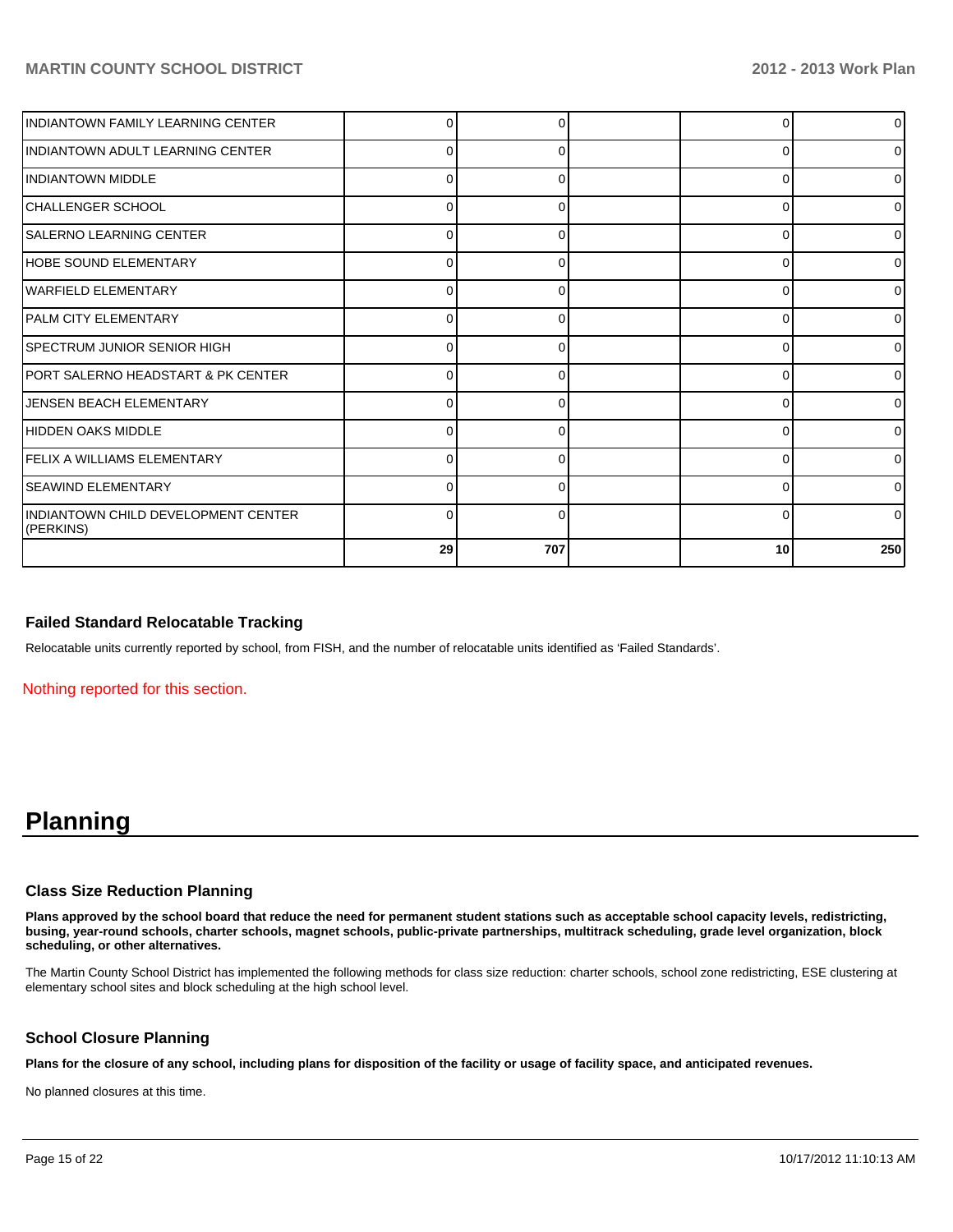# Five Year Survey - Ten Year Capacity **10/17/2012** MARTIN COUNTY SCHOOL DISTRICT

**Schedule of capital outlay projects projected to ensure the availability of satisfactory student stations for the projected student enrollment in K - 12 programs for the future 5 years beyond the 5-year district facilities work program.**

| Project                   | Location, Community, Quadrant or other general<br><i>location</i> | <b>Projected Cost</b> |
|---------------------------|-------------------------------------------------------------------|-----------------------|
| New Elementary School "B" | South                                                             | \$30,000,000          |
| New High School "BBB"     | Western Zone                                                      | \$97,000,000          |
| New Elementary School "C" | West                                                              | \$30,000,000          |
|                           |                                                                   | \$157,000,000         |

# Five Year Survey - Ten Year Infrastructure MARTIN COUNTY SCHOOL DISTRICT

## **10/17/2012**

**Proposed Location of Planned New, Remodeled, or New Additions to Facilities in 6 thru 10 out years (Section 28).**

Not Specified

**Plans for closure of any school, including plans for disposition of the facility or usage of facility space, and anticipated revenues in the 6 thru 10 out years (Section 29).**

Not Specified

Five Year Survey - Ten Year Maintenance **10/17/2012** MARTIN COUNTY SCHOOL DISTRICT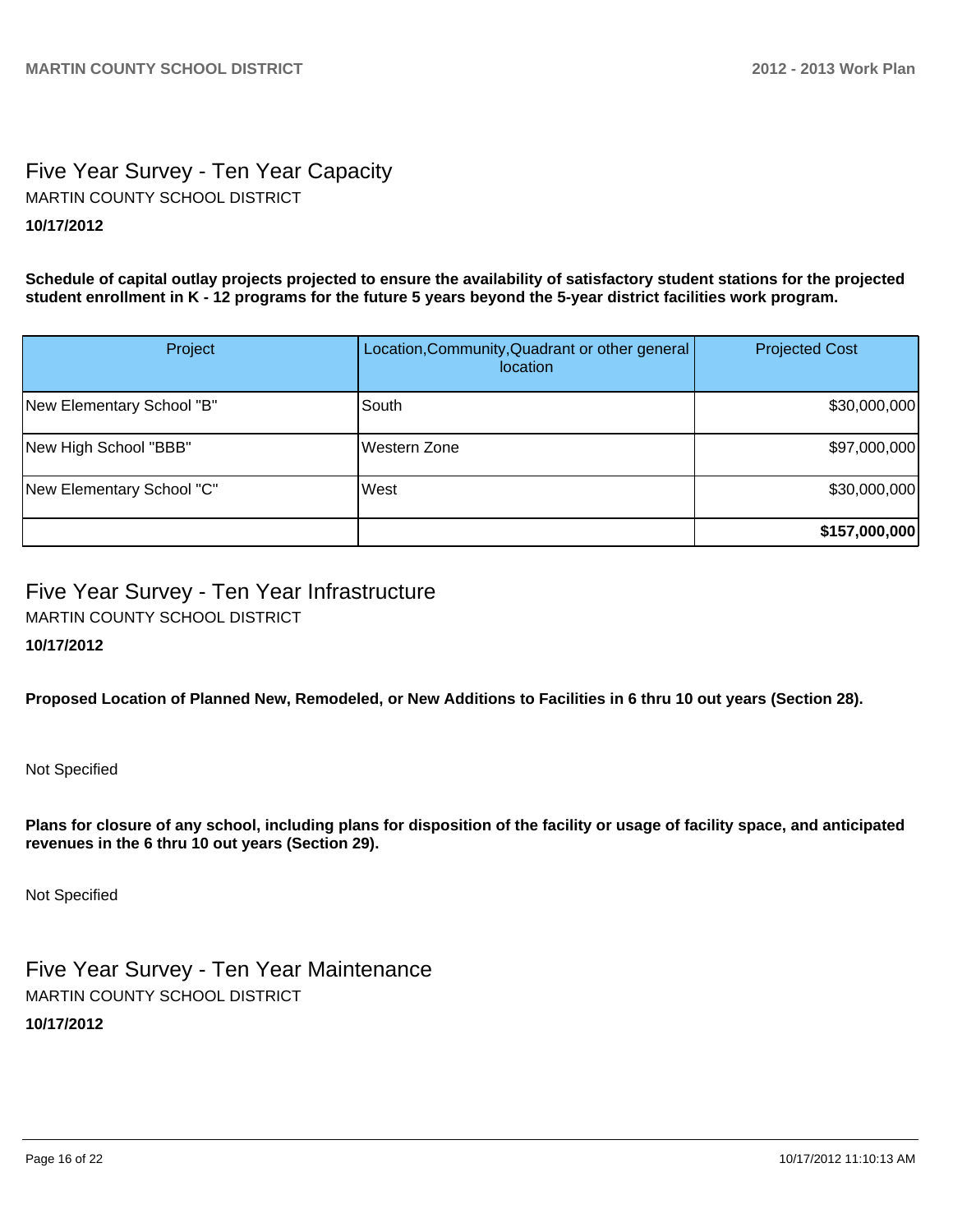**District projects and locations regarding the projected need for major renovation, repair, and maintenance projects within the district in years 6 - 10 beyond the projects plans detailed in the five years covered by the work plan.**

| Project                                     | <b>Projected Cost</b> |  |  |  |
|---------------------------------------------|-----------------------|--|--|--|
| Phases IV-V                                 | \$12,500,000          |  |  |  |
| Phases V-VI                                 | \$11,300,000          |  |  |  |
| Phase II-III                                | \$5,000,000           |  |  |  |
| Phase IV                                    | \$6,000,000           |  |  |  |
| Phases III-IV                               | \$4,012,942           |  |  |  |
| Remodel                                     | \$9,000,000           |  |  |  |
| Renovation                                  | \$3,100,000           |  |  |  |
| Remodel & Renovation                        | \$4,200,000           |  |  |  |
| ADA Compliance (Proj 0339)                  | \$375,000             |  |  |  |
| Fire Safety (Proj 0340)                     | \$1,400,000           |  |  |  |
| Vegetation Removal (Proj 0519)              | \$250,000             |  |  |  |
| Roof Repair (Proj 0524)                     | \$1,925,000           |  |  |  |
| Site Improvements (Proj 0525)               | \$1,230,000           |  |  |  |
| Security Program (Proj 0528)                | \$932,000             |  |  |  |
| PE Fields Repair/Replace (Proj 0542)        | \$750,000             |  |  |  |
| Energy Management Program (Proj 0529)       | \$375,000             |  |  |  |
| Minor Renov (Proj 0530)                     | \$1,590,000           |  |  |  |
| Paving (Proj 0533)                          | \$375,000             |  |  |  |
| HVAC Renov/Repair (Proj 0534)               | \$3,105,000           |  |  |  |
| Portables (Proj 0536)                       | \$1,000,000           |  |  |  |
| Elementary Playfields/Equipment (Proj 0552) | \$1,000,000           |  |  |  |
| Floor Covering (Proj 0537)                  | \$1,250,000           |  |  |  |
| Custodial/Maint Eqp (Proj 0538)             | \$1,000,000           |  |  |  |
| Code Compliane (Proj 0539)                  | \$375,000             |  |  |  |
| Fencing (Proj 0540)                         | \$500,000             |  |  |  |
| Property Damage - Deductible (Proj 0541)    | \$125,000             |  |  |  |
| Vocational Equip Repl (Proj 0278)           | \$500,000             |  |  |  |
| PE Fields New/Upgrades (Proj 0543)          | \$1,500,000           |  |  |  |
| Refinish Gym Floors (Proj 0544)             | \$250,000             |  |  |  |
| Bleacher Repair/Replace (Proj 0548)         | \$1,250,000           |  |  |  |
| Electrical                                  | \$1,250,000           |  |  |  |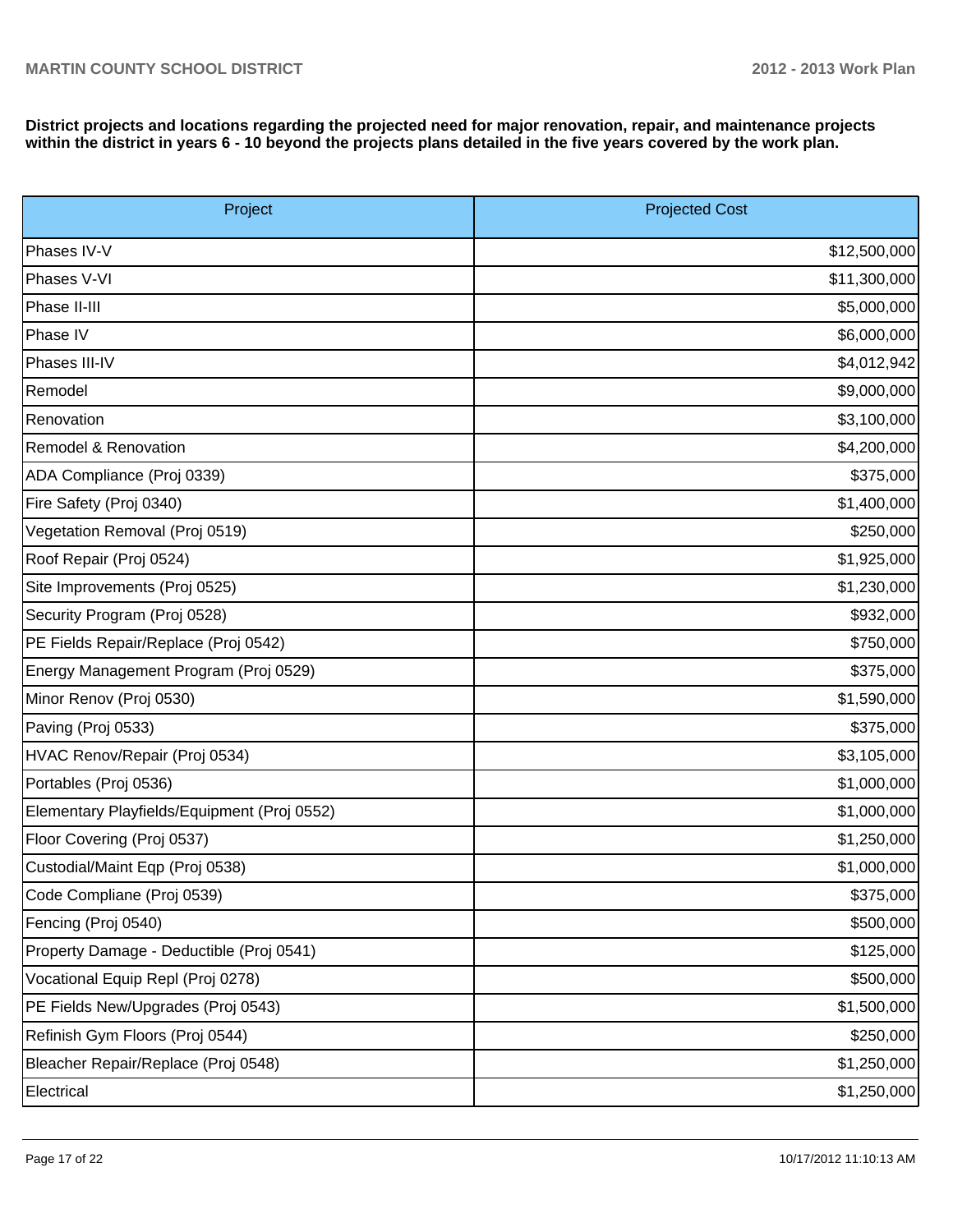| Grounds                                         | \$750,000     |
|-------------------------------------------------|---------------|
| Maint/Courier/Driver's Ed Vehicles (Proj 0531)  | \$750,000     |
| Plumbing (Proj 0553)                            | \$750,000     |
| Professional Services (Proj 0557)               | \$500,000     |
| Oth Facil/School, Dept Requests (Proj 0560)     | \$1,000,000   |
| ESE Equip (Proj 0590)                           | \$500,000     |
| Technology                                      | \$22,500,000  |
| Security - Key Contro (Proj 0528)               | \$68,000      |
| School FTE Cap Allocations (Proj 0526)          | \$2,003,616   |
| Debt Captial Allocations (Proj 0558)            | \$2,500,000   |
| Recurring Exp Contracts, Leases, etc.           | \$2,000,000   |
| Middle/High Perf Arts Alloc (Proj 3227)         | \$247,463     |
| School Bus Purchases (Proj 0531)                | \$2,500,000   |
| Debt Service on COPS                            | \$13,614,455  |
| Capital Buy Back (Proj 0550)                    | \$17,975,642  |
| Capital Trsfr for pymt prop insur (Proj 3232)   | \$8,815,475   |
| Capital Transfer (Proj 3231)                    | \$9,109,680   |
| Painting-Exterior Annual Life Cycle (Proj 0535) | \$675,000     |
| Painting - Interior (Proj 0535)                 | \$575,000     |
| Phase IV                                        | \$5,000,000   |
| Renovations                                     | \$3,100,000   |
|                                                 | \$172,354,273 |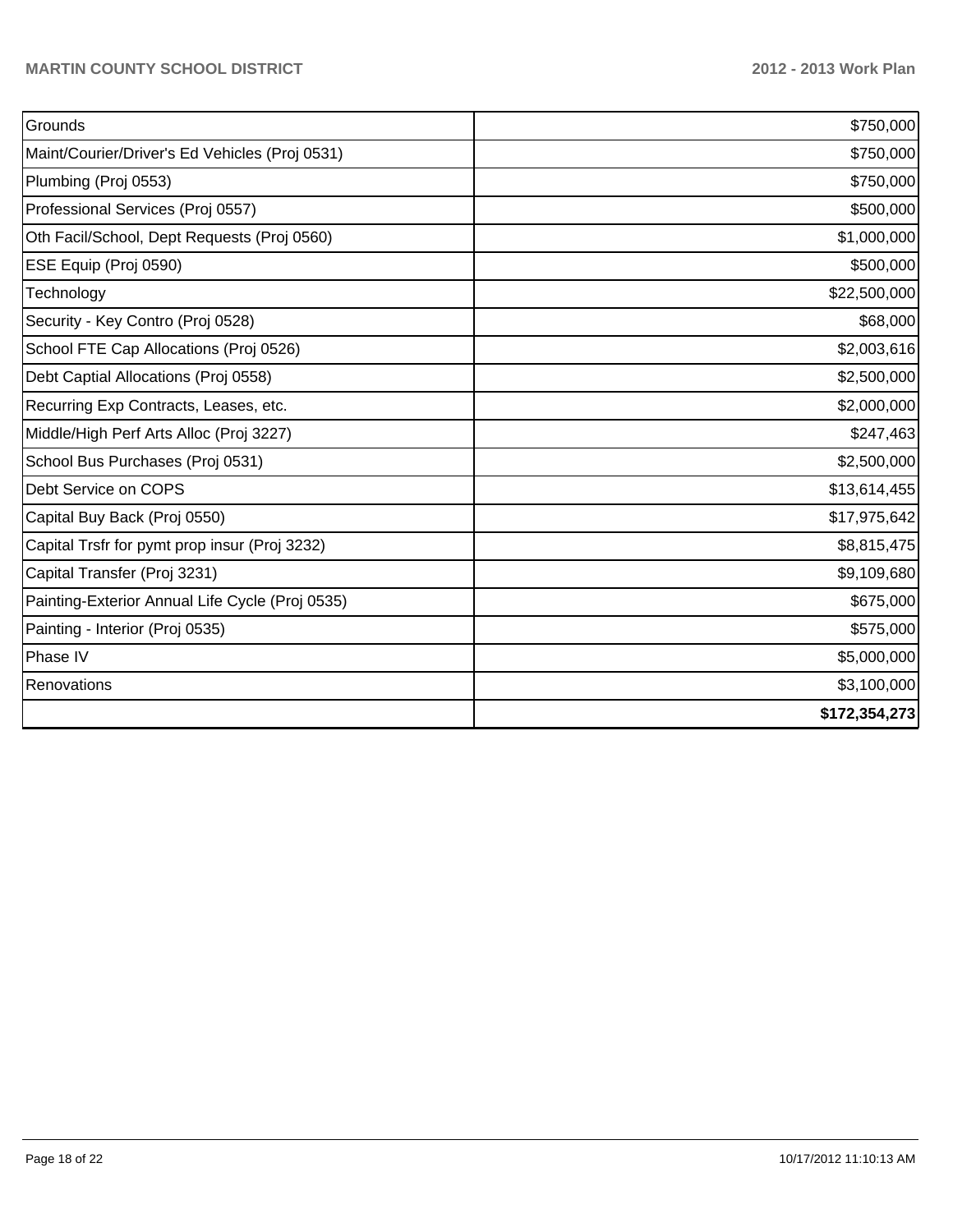# Five Year Survey - Ten Year Utilization **10/17/2012** MARTIN COUNTY SCHOOL DISTRICT

**Schedule of planned capital outlay projects identifying the standard grade groupings, capacities, and planned utilization rates of future educational facilities of the district for both permanent and relocatable facilities.**

| <b>Grade Level</b><br>Projections | <b>FISH Student</b><br><b>Stations</b> | <b>Actual FISH</b><br>Capacity | Actual<br><b>COFTE</b> | Actual<br><b>Utilization</b> | Actual new<br><b>Student</b><br>Capacity to be<br>added/remove | Projected<br><b>COFTE</b> | Projected<br><b>Utilization</b> |
|-----------------------------------|----------------------------------------|--------------------------------|------------------------|------------------------------|----------------------------------------------------------------|---------------------------|---------------------------------|
| Elementary -<br>District Totals   | 10,015                                 | 10,015                         | 7,659.65               | 76.48 %                      | 1,500                                                          | 7,558                     | 65.64 %                         |
| IMiddle - District<br>Totals      | 8,446                                  | 7,600                          | 4,047.79               | 53.26 %                      |                                                                | 4,242                     | 55.82 %                         |
| High - District<br>Totals         | 10,729                                 | 10,192                         | 5,267.57               | 51.68 %                      | 1,800                                                          | 5,410                     | 45.11 %                         |
| Other - ESE, etc                  | 1,855                                  | 1,411                          | 265.70                 | 18.83 %                      |                                                                | 250                       | 17.72 %                         |
|                                   | 31,045                                 | 29,218                         | 17,240.71              | 59.01 %                      | 3,300                                                          | 17,460                    | 53.69 %                         |

**Combination schools are included with the middle schools for student stations, capacity, COFTE and utilization purposes because these facilities all have a 90% utilization factor. Use this space to explain or define the grade groupings for combination schools.**

No comments to report.

Five Year Survey - Twenty Year Capacity MARTIN COUNTY SCHOOL DISTRICT

**10/17/2012**

**Schedule of capital outlay projects projected to ensure the availability of satisfactory student stations for the projected student enrollment in K - 12 programs for the future 11 - 20 years beyond the 5-year district facilities work program.**

No items match the criteria.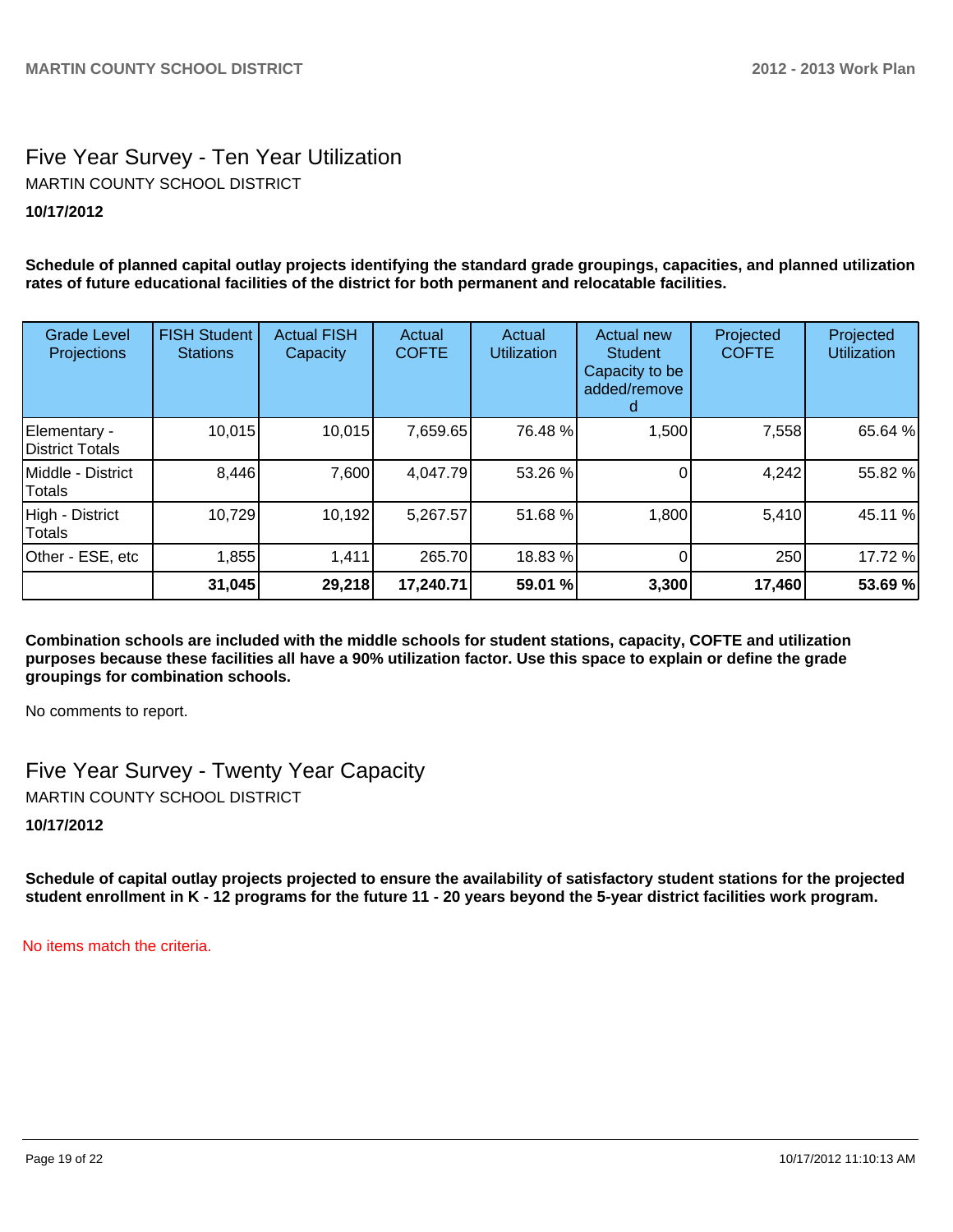# Five Year Survey - Twenty Year Infrastructure **10/17/2012** MARTIN COUNTY SCHOOL DISTRICT

**Proposed Location of Planned New, Remodeled, or New Additions to Facilities in the 11 through 20 out years (Section 28).**

Not Specified

**Plans for closure of any school, including plans for disposition of the facility or usage of facility space, and anticipated revenues in the 11 through 20 out years (Section 29).**

Not Specified

Five Year Survey - Twenty Year Maintenance MARTIN COUNTY SCHOOL DISTRICT

#### **10/17/2012**

**District projects and locations regarding the projected need for major renovation, repair, and maintenance projects within the district in years 11 - 20 beyond the projects plans detailed in the five years covered by the work plan.**

| Project                  | <b>Projected Cost</b> |
|--------------------------|-----------------------|
| Phase III-IV             | \$15,000,000          |
| David L Anderson Remodel | \$5,000,000           |
| Remodel                  | \$10,000,000          |
| Phases I-IV              | \$30,000,000          |
| Phases III-IV            | \$15,000,000          |
| Phases II-IV             | \$20,000,000          |
| Vegetation Removal       | \$500,000             |
| Roof Repair (Proj 0524)  | \$3,755,000           |
| Renovaton                | \$5,000,000           |
| Renovation               | \$5,000,000           |
| <b>Renovation</b>        | \$5,000,000           |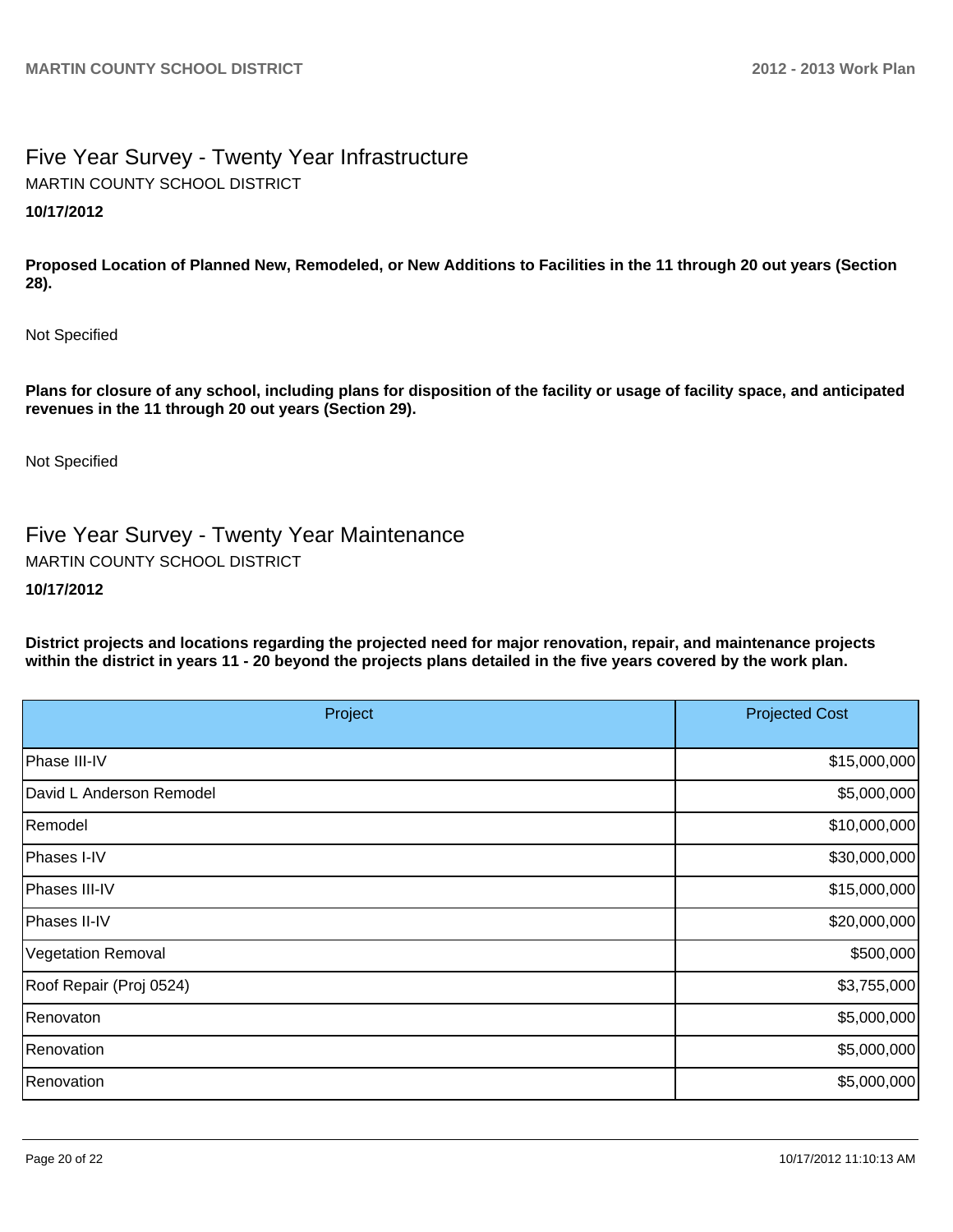| Remodel                                            | \$15,000,000 |  |  |
|----------------------------------------------------|--------------|--|--|
| Paving (Proj 0533)                                 | \$750,000    |  |  |
| HVAC Renovations/Repair (Proj 0534)                | \$6,006,737  |  |  |
| Phases VII-X                                       | \$10,000,000 |  |  |
| Phases VII-X                                       | \$10,000,000 |  |  |
| ADA Compliance (Proj 0339)                         | \$750,000    |  |  |
| Fire/ Safety (Proj 0340)                           | \$2,650,000  |  |  |
| Code Compliance (Proj 0539)                        | \$750,000    |  |  |
| Fencing (Proj 0540)                                | \$1,000,000  |  |  |
| Site Improvements (Proj 0525)                      | \$2,410,000  |  |  |
| Security Program (Proj 0528)                       | \$2,000,000  |  |  |
| Energy Mgmt Program (Proj 0529)                    | \$750,000    |  |  |
| Minor Renovations (Proj 0530)                      | \$3,680,000  |  |  |
| Bleacher Repair/Replace (Proj 0548)                | \$2,500,000  |  |  |
| Electrical (Proj 0549)                             | \$2,500,000  |  |  |
| Painting (Proj 0535)                               | \$2,500,000  |  |  |
| Portables (Proj 0536)                              | \$2,000,000  |  |  |
| Floor Covering (Proj 0537)                         | \$2,500,000  |  |  |
| Custodial/ Maint Equip (Proj 0538)                 | \$2,000,000  |  |  |
| Land Acquisition                                   | \$10,000,000 |  |  |
| Other Fac-School Cap Req (Proj 0560)               | \$2,000,000  |  |  |
| Property Damage Deductible (Proj 0541)             | \$250,000    |  |  |
| PE Field Repair/Repl (Proj 0542)                   | \$1,500,000  |  |  |
| PE Fields New/Upgrades (Proj 0543)                 | \$3,000,000  |  |  |
| Refinish Gym Floors (Proj 0544)                    | \$500,000    |  |  |
| Debt Capital Allocations (Proj 0558)               | \$5,000,000  |  |  |
| Recurring Expenses (Contracts, Leases) (Proj 0556) | \$4,000,000  |  |  |
| Grounds (Proj 0552)                                | \$1,500,000  |  |  |
| Elementary Playfields/Equip (Proj 0552)            | \$2,000,000  |  |  |
| Plumbing (Proj 0553)                               | \$1,500,000  |  |  |
| Professional Serv (Proj 0557)                      | \$1,000,000  |  |  |